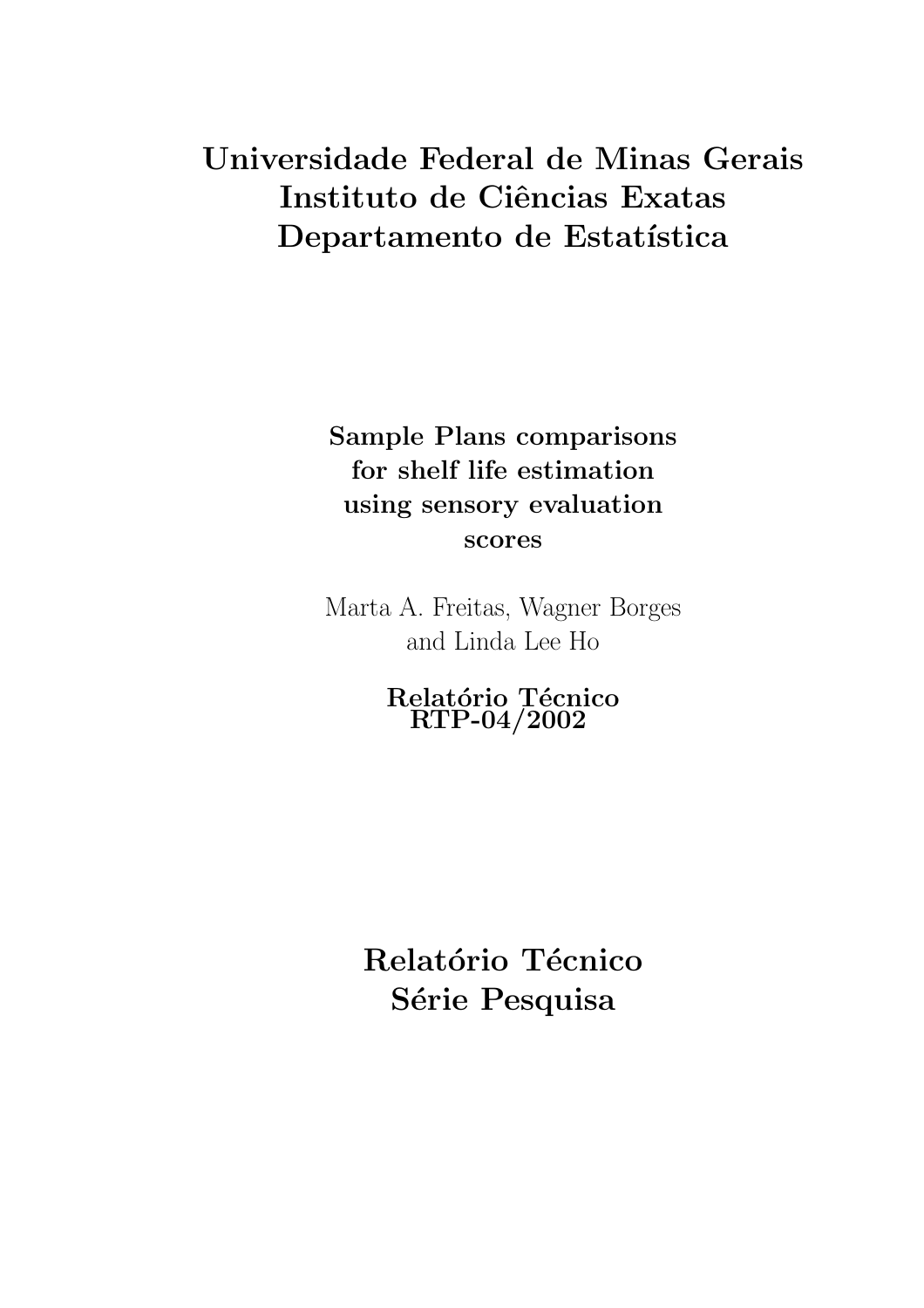## Sample Plans Comparisons for Shelf Life Estimation Using Sensory Evaluation Scores.

Marta Afonso Freitas (marta@est.ufmg.br) Departamento de Estatística, ICEx, UFMG, Brazil

Wagner Borges (wborges@ime.usp.br) Departamento de Estatística, IME, USP, Brazil

Linda Lee Ho (linda@ime.usp.br) Departamento de Engenharia de Produção, EP, USP, Brazil

#### Abstract

Sensory evaluations to determine the shelf life of food products are routinely conducted in food experimentation. In such experiments, trainned panelists are asked to judge food attributes by reference to a scale of numbers (scores varying from 0 to 6 for example). The "failure time" associated to a product unit under test is usually defined as the time required to reach a cutt-off point previously defined by the food company. Important issues associated with the planning and execution of this kind of testing are total sampling size, frequency of sample withdrawals, panel design, and statistical analysis of the panel data, to list a few. Different approaches have been proposed for the analysis of this kind of data. In particular, Freitas, Borges and Ho (2001) proposed an alternative model based on a dichotomization of the score data and a Weibull as the underlying distribution for the time to failure. The model was applied to a real situation. The authors evaluated also through a simulation study, the bias and mean square error of the estimates obtained for percentiles and fraction defectives. The simulation study used only the same sample plan implemented in the real situation. In this paper we focus on the planning issues associated with these experiments. Sample plans are contrasted and compared in a simulation study, through the use of the approach proposed by Freitas, Borges and Ho (2001).

KEY WORDS: left censored; right censored; sample plans; sensory evaluations; shelf life; Weibull.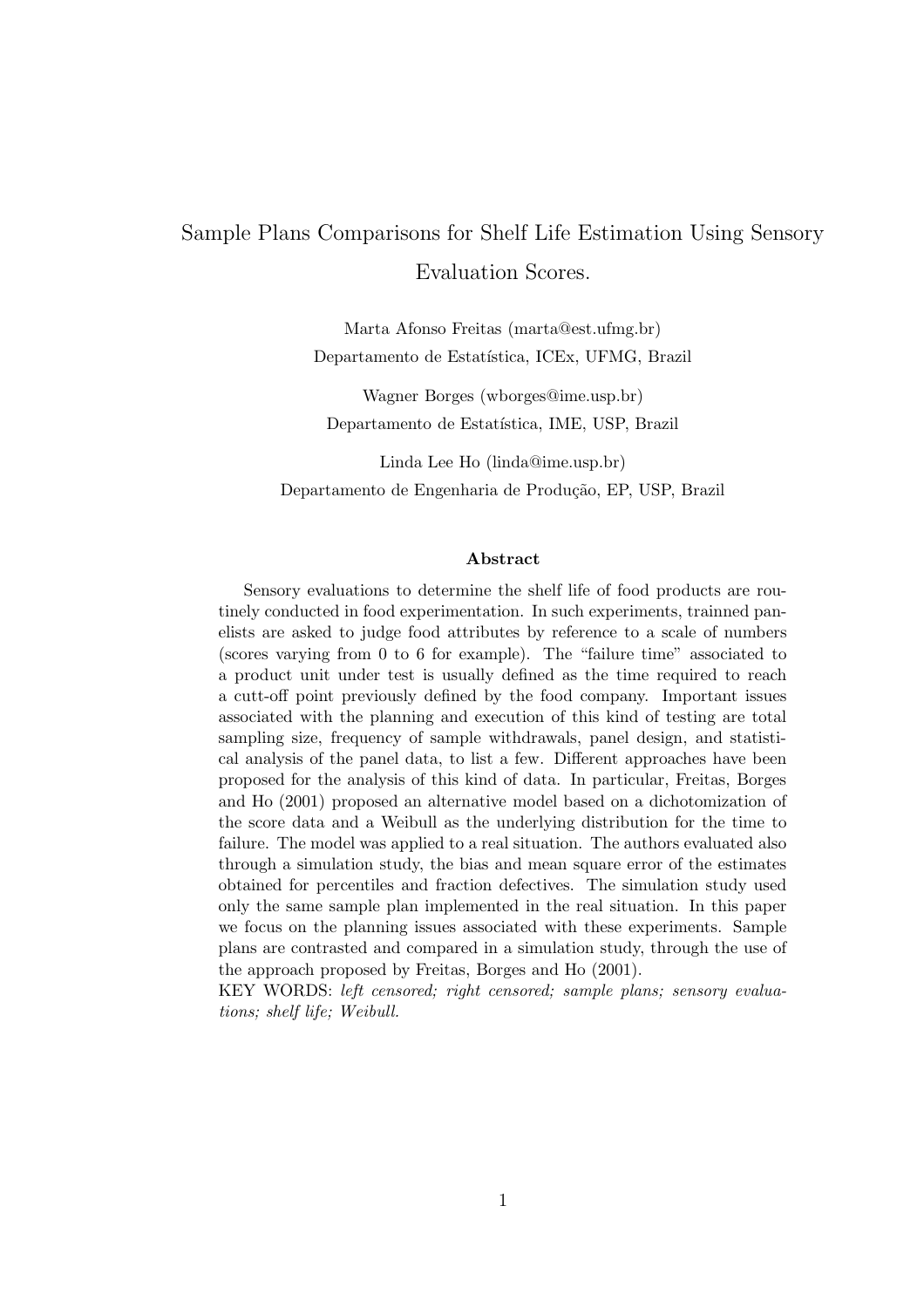### 1 Introduction

Food technologists use the term shelf life when they speak of the length of time required for the product to be unfit for human consumption. During this finite shelf life, the product is in a state of satisfactory quality in terms of nutricional value, taste, texture, and appearance.

The shelf lives of food products vary, but they are determined routinely for each particular product by its manufacturer or processor. Major areas involved in a food's shelf life include:

- loss of nutrient value such as vitamin loss and protein breakdown;
- spoilage by microorganisms, enzymatic action, or insect infestation;
- loss of functional properties such as thickening power in sauce mixes, ou the "set" in instant puddings;
- loss of aesthetic qualities such as color, flavor, aroma, texture, or general appearance.

As one can see, chemical, physical, microbiological, and nutritional analyses are fundamental, but equally important are sensory evaluations to determine the shelf life.

In such experiments, a sample of product units is stored and periodically, at preespecified evaluation times, a sample of units is collected from the ones stored and subjected to sensory evaluations by a trained panel. Each panelist is asked to judge each product's attribute by reference to a rating scale, for instance, a seven point rating scale varying from 0 to 6. Because of the destructive nature of the evaluations, units that have already been evaluated at a given time cannot be restored to be evaluated later on. The *failure time* of a given unit is then defined as the time required for that unit to get a score equal to the cutt-off point previously chosen by the food company. For a unit evaluated at a preestablished time, one of the two situations can happen: the score is either less than ou equal to the cut-off point or greater than the cut-off point. In the former case the "failure time" is somewhere between the start of the experiment and the present time of evaluation. In the latter case, the product is still good for consumption and its "failure" will take place sometime after evaluation. Thus, this kind of procedure generates data either right or left censored (Lawless, 1989).

A number of authors have discussed and proposed different statistical approaches to the problem of shelf life estimation based on data with the characteristics just mentioned. A good discussion can be found in the recent work by Freitas, Borges and Ho (2001). In that work the authors have also proposed an alternative statistical model which incorporates both the information of the right and left censored data and uses a Weibull as the underlying distribution for the failure time. The model was applied to the data coming from a real situation. A small simulation study was implemented considering only the basic sample plan used in the real experiment.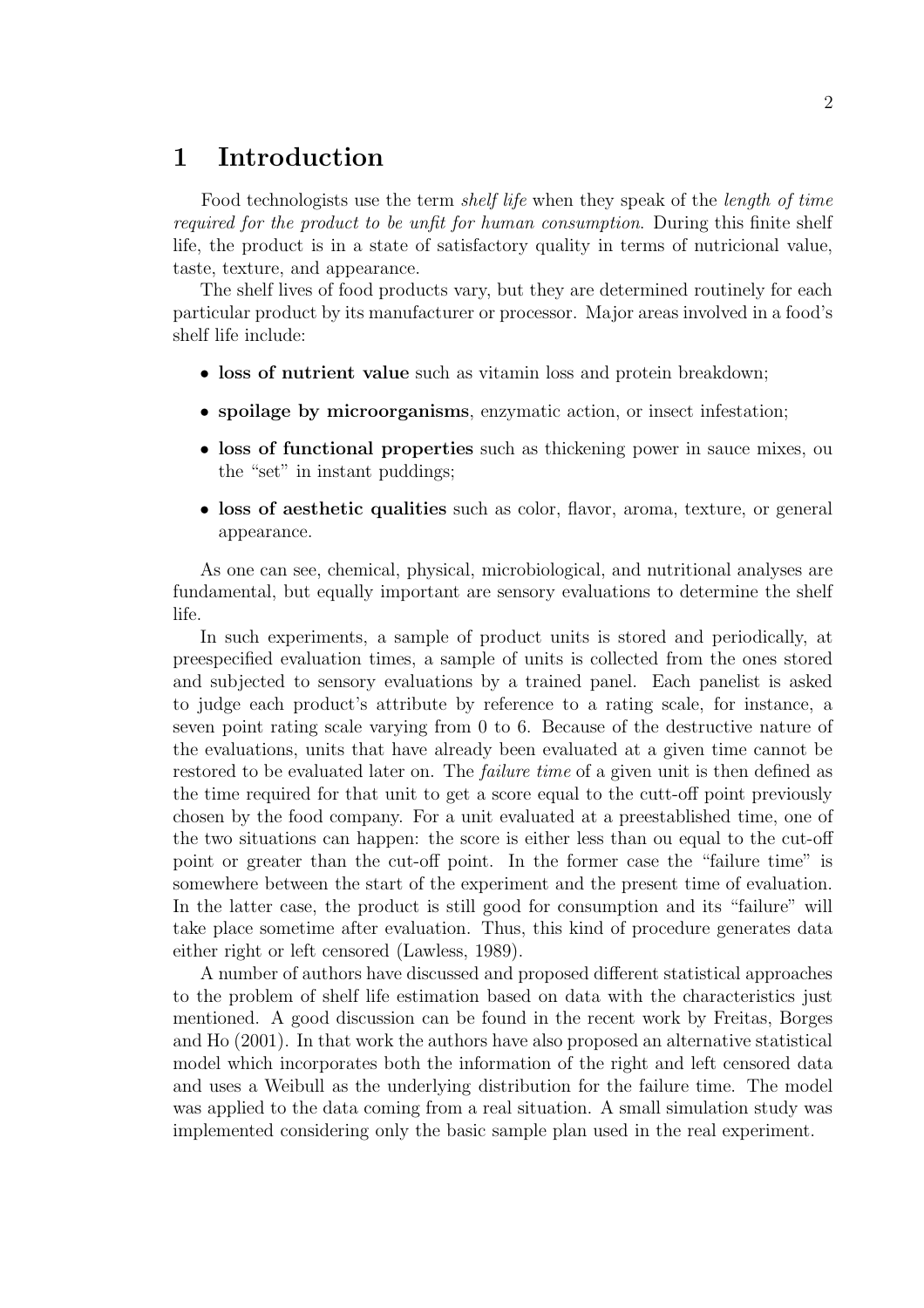In this paper the purpose is to gain more insight into the problems related to the design of these studies. It is important to emphasize that conventional experimental designs as presented in many statistical texts (Montgomery, 2000) have been used in food experimentation. But when we talk about studies that concentrate in the length of time required for the product to achieve the limit of acceptable sensory qualities (taste, appearence, etc.) not much can be found in the literature. Due to the destructive nature of the sampling procedure, the problem has been to develop designs for shelf life studies with a reasonable sample size.

Gacula (1975) addresses this question and states that "... a possible approach to the problem is to concentrate the majority of samples in the experimental periods where the maximum information is desired. This time is the period where the units are likely to fail or are approaching the limit of acceptable quality." He also proposes that in combination with this approach, one may suspend observation at the early part of the experimental period. These designs were called "staggered designs".

In this paper, the purpose is to expand the simulation study implemented in the previous work by Freitas, Borges and Ho (2001). Using the same modeling approach, the simulation study will focus on the effect of the below listed items on the "quality" of percentiles and fraction defectives estimates:

- storage conditions: the number of variables included and at what levels (for instance, temperature, humidity, packing material, etc.);
- total sample size: the total number of units that will be under test;
- the proportion of alocation: how many units will be stored at each condition (if one is interested to study more than one condition);
- the number of evaluation times and the frequency: for example, evaluations could be done once a week for 20 weeks ou twice a week for 20 weeks, every two weeks for 24 weeks, etc.

The paper is organized as follows. First, we briefly present the modeling approach as in Freitas, Borges and Ho (2001). In Section 3, we present the results of the simulation study with no covariates. In Section 4, we present the results of the simulation study for the model with two covariates.

## 2 A Statistical Model for Sensory Data using the Weibull as the Underlying Distribution.

Freitas, Borges and Ho (2001) have developed the following model. Suppose a sample of  $N = \sum_{i=1}^{k} n_i$  food product units is taken from the production line and stored under a given environmental condition. These units will be evaluated by a trained panel at prestablished evaluation times in order to determine its shelf life.

Let  $\tau_i$   $(i = 1, ..., k)$  be the evaluation times (fixed). Then, at the evaluation time  $\tau_1$ ,  $n_1$  units are sampled from the total N and subjected to a sensory evaluation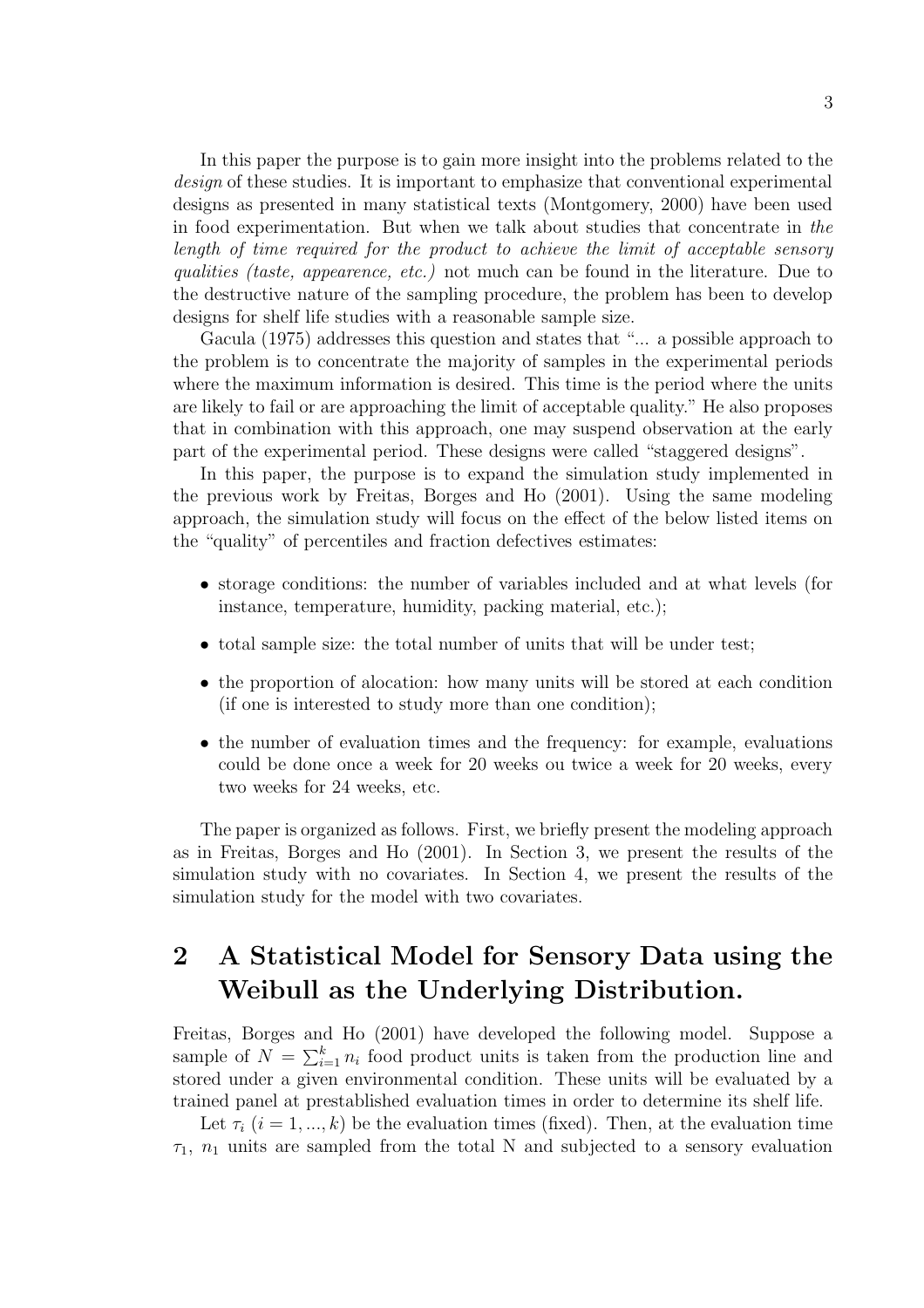by  $n_1$  panelists who score each attribute (odor, flavor, appearance) using a 7 point rating scale (for instance, 0 to 6).

The evaluation is destructive, consequently these  $n_1$  units can no longer be followed in time. Next at  $\tau_2$ ,  $n_2$  units are sampled from the  $N - n_1$  units left and evaluated by  $n_2$  painelists. This process is repeated through the last evaluation time  $\tau_k$  when the remaining  $n_k$  units are finally evaluated.

Let  $Z_{ij}$  be the score assigned to the  $j^{th}$  product unit  $(j = 1, ..., n_i)$  evaluated at the time  $\tau_i$   $(i = 1, ..., k)$ .

Each of the  $n_i$  units evaluated at a given time will be considered as unfit for consumption (regarding a particular attribute) depending on the score assigned by the panelist. Let us refer for a moment to the real situation described in Section 2. In that case, the  $j<sup>th</sup>$  unit evaluated at time  $\tau_i$  will be considered unfit for consumption (regarding the attribute being evaluated) if  $Z_{ij}=0,1,2$  or 3. If, on the other hand,  $Z_{ij} > 3$  then the attribute "failure" will occur sometime in the future but we will not be able to know when at the present time. It should be enfasized that it is possible to have a unit being considered "unfit" regarding its flavor but "fit for consumption" regarding its appearance.

We can define a new random variable  $Y_{ij}$ , given by

$$
Y_{ij} = \begin{cases} 1 & \text{if } Z_{ij} < 4 \text{ (i.e., if score } < 4) \\ 0 & \text{if } Z_{ij} \ge 4 \text{ (i.e., if score } \ge 4). \end{cases}
$$

Therefore, at each fixed time  $\tau_i$  we have a random sample of size  $n_i$  from a random variable  $Y_{ij}$  where  $Y_{ij}$  is Bernoulli distributed with probabiity  $p_i$  given by

$$
p_i = P(Y_{ij} = 1) = P(0 < T_{ij} \le \tau_i)
$$

where  $T_{ij}$  is the failure time of the  $j^{th}$  unit evaluated at  $\tau_i$ .

Thus, in a equivalent way,  $Y_{ij}$  can be defined as

$$
Y_{ij} = \begin{cases} 1 & \text{if } 0 < T_{ij} \le \tau_i \\ 0 & \text{if } T_{ij} > \tau_i. \end{cases}
$$

Or

,

$$
P(Y_{ij} = s_{ij}) = P(0 < T_{ij} \le \tau_i) = 1 - R(\tau_i), \text{ if } s_{ij} = 1
$$
  
= 
$$
P(T_{ij} > \tau_i) = R(\tau_i), \text{ if } s_{ij} = 0,
$$
 (1)

where  $R(.)$  in (1) is the **reliability function** (Nelson, 1990).

The main purpose here is to estimate the shelf life of a food product, taking into account some sensory quality characteristics. If we take a better look at this problem, we see that in fact the shelf life itself is a random variable whose behavior for each attribute follows some underlying distribution. One way to tackle this problema is to estimate percentiles of each shelf life distribution (considering each attribute separately) and then pick one for each attribute to represent the "attributes' shelf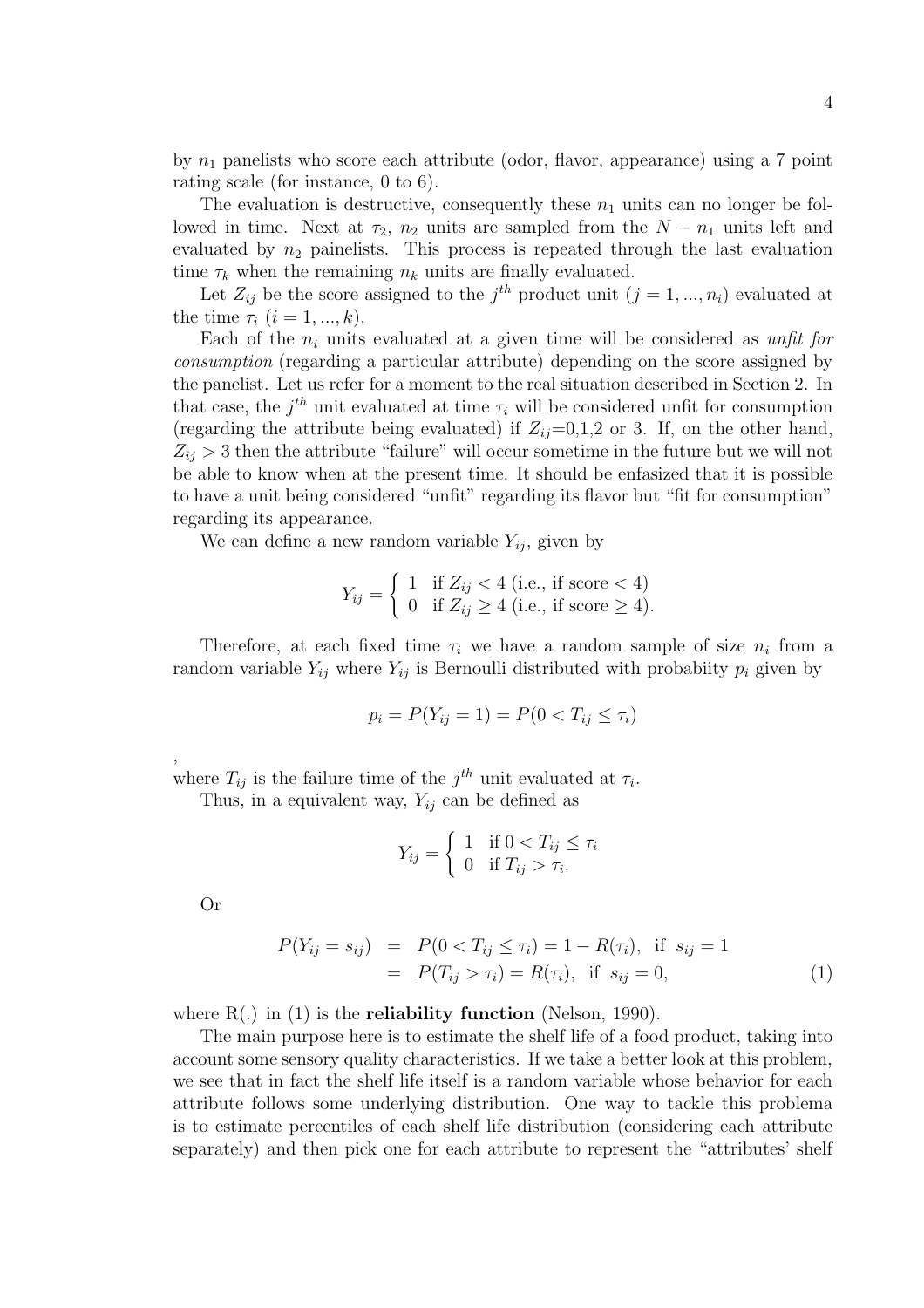life". If the manufacturer decides to have only one value reported as a shelf life for the product, the minium value could be chosen.

Freitas, Borges and Ho assumed that the failure time  $T_{ij}$  of the  $j<sup>th</sup>$  unit evaluated at time  $\tau_i$  (fixed) has a Weibull distribution, with parameters  $\alpha_i$  and  $\delta \geq 1$ , and

• the parameters  $\alpha_j$  and  $\delta$  are defined by

$$
\alpha_j = \exp{\{\mathbf{X}_j \mathbf{\beta}\}} = \exp\{X_j^0 \beta_0 + X_j^1 \beta_1 + \dots + X_j^q \beta_q\},\tag{2}
$$
  
(  $j = 1, 2, ..., n_i$ ) and  $\delta = \exp(\gamma) \gamma \ge 0$ 

- $X_j = (X_j^0, X_j^1, ..., X_j^q)$  $j^{q}$ ) is a (q+1) vector of covariates related to the j<sup>th</sup> unit evaluated at  $\tau_i$
- $\bullet \ \beta = (\beta_0, \beta_1, ..., \beta_q)'$  is a (q+1) vector of parameters associated to the covariates.

Now using the fact that for a Weibull distribution with parameters  $\alpha$  and  $\delta$ ,  $R(t) = \exp(-(\alpha t)^{\delta})$  and  $Y_{ij}$  has a Bernoulli distribution with probability  $p_i$  given by (1), the likelihood function is given by

$$
L(\boldsymbol{\theta}) = \prod_{i=1}^{k} \prod_{j=1}^{n_i} \left\{ \left[ e^{-(\tau_i \alpha_j)^{\delta}} \right]^{1-s_{ij}} \left[ 1 - e^{-(\tau_i \alpha_j)^{\delta}} \right]^{s_{ij}} \right\}
$$
  
= 
$$
\prod_{i=1}^{k} \prod_{j=1}^{n_i} \left\{ \left[ e^{-(\tau_i e^{\boldsymbol{X}_j \boldsymbol{\beta}}) e^{\gamma}} \right]^{1-s_{ij}} \left[ 1 - e^{-(\tau_i e^{\boldsymbol{X}_j \boldsymbol{\beta}}) e^{\gamma}} \right]^{s_{ij}} \right\},
$$
(3)

where  $\boldsymbol{\theta'} = (\boldsymbol{\beta'}; \delta)$ .

Maximum likelihood estimates are obtained by direct maximization of the logaritmum of expression (3). The expressions of the first derivatives are:

$$
\left[\frac{\partial \mathcal{L}(\boldsymbol{\theta})}{\partial \boldsymbol{\theta}}\right]_{(q+2)\times 1} = \left[\begin{array}{c} \frac{\partial \mathcal{L}(\boldsymbol{\theta})}{\partial \boldsymbol{\beta}}\\ \frac{\partial \mathcal{L}(\boldsymbol{\theta})}{\partial \gamma} \end{array}\right],
$$
\n(4)

where:

$$
\frac{\partial \mathcal{L}(\theta)}{\partial \beta} = \sum_{i=1}^{k} \sum_{j=1}^{n_i} X'_j \left\{ -(1-s_{ij})e^{\gamma} (\tau_i e^{X_j \beta})^{e^{\gamma}} + \frac{s_{ij}e^{\gamma}e^{-(\tau_i e^{X_j \beta})e^{\gamma}} (\tau_i e^{X_j \beta})^{e^{\gamma}}}{\left[ 1 - e^{-(\tau_i e^{X_j \beta})e^{\gamma}} \right]} \right\},
$$
\n
$$
\frac{\partial \mathcal{L}(\theta)}{\partial \gamma} = \sum_{i=1}^{k} \sum_{j=1}^{n_i} \left\{ e^{\gamma} (\tau_i e^{X_j \beta})^{e^{\gamma}} \ln(\tau_i e^{X_j \beta}) \left[ -(1-s_{ij}) + \frac{s_{ij}e^{-(\tau_i e^{X_j \beta})e^{\gamma}}}{\left( 1 - e^{-(\tau_i e^{X_j \beta})e^{\gamma}} \right)} \right] \right\}.
$$

The elements of the Fisher Information matrix I( $\theta$ )  $((q+2) \times (q+2))$  are given by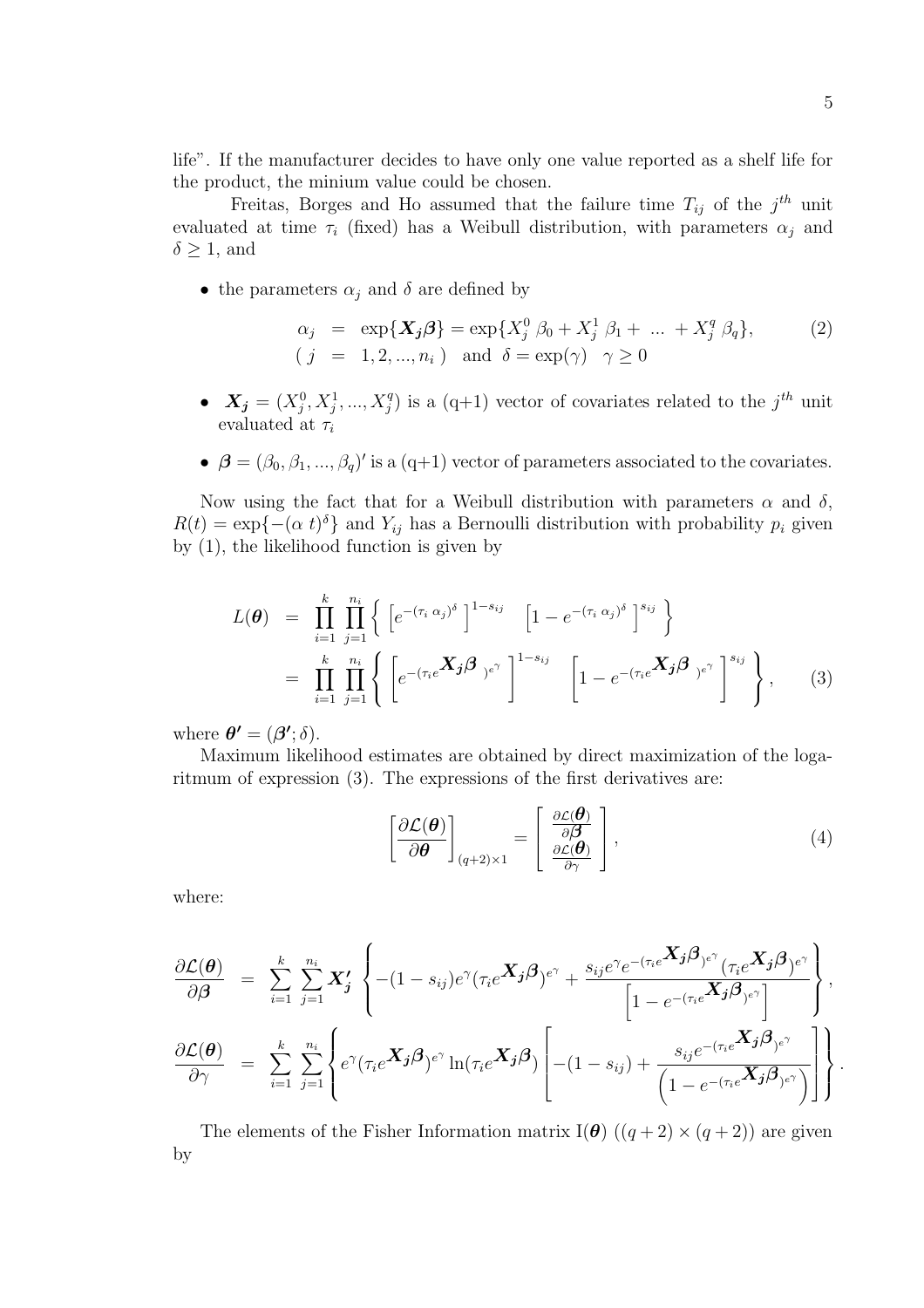$$
I(\boldsymbol{\theta}) = E\left\{-\left[\frac{\partial^2 \mathcal{L}(\boldsymbol{\theta})}{\partial \boldsymbol{\theta} \partial \boldsymbol{\theta'}}\right]\right\}_{(q+2)\times(q+2)} = \left[\begin{array}{cc} I_{11} & I_{12} \\ I'_{12} & I_{22} \end{array}\right],\tag{5}
$$

where:

$$
I_{11} = E\left\{-\left[\frac{\partial^2 \mathcal{L}}{\partial \beta \partial \beta'}\right]\right\} = \sum_{i=1}^k \sum_{j=1}^{n_i} (\mathbf{X}_j' \mathbf{X}_j) \left\{\frac{e^{2\gamma} e^{-(\tau_i e^{\mathbf{X}_j \beta}) e^{\gamma}} (\tau_i e^{\mathbf{X}_j \beta})^{2e^{\gamma}}}{\left(1 - e^{-(\tau_i e^{\mathbf{X}_j \beta}) e^{\gamma}}\right)}\right\},
$$
  
\n
$$
I_{12} = E\left\{-\left[\frac{\partial^2 \mathcal{L}}{\partial \beta \partial \gamma}\right]\right\} = \sum_{i=1}^k \sum_{j=1}^{n_i} \mathbf{X}_j' \left\{\frac{e^{2\gamma} e^{-(\tau_i e^{\mathbf{X}_j \beta}) e^{\gamma}} (\tau_i e^{\mathbf{X}_j \beta})^{2e^{\gamma}} \ln(\tau_i e^{\mathbf{X}_j \beta})}{\left(1 - e^{-(\tau_i e^{\mathbf{X}_j \beta}) e^{\gamma}}\right)}\right\},
$$
  
\n
$$
I_{22} = E\left\{-\left[\frac{\partial^2 \mathcal{L}}{\partial \gamma^2}\right]\right\} = \sum_{i=1}^k \sum_{j=1}^{n_i} \left\{\frac{e^{2\gamma} e^{-(\tau_i e^{\mathbf{X}_j \beta}) e^{\gamma}} (\tau_i e^{\mathbf{X}_j \beta})^{2e^{\gamma}} \left[\ln(\tau_i e^{\mathbf{X}_j \beta})\right]^2}{\left(1 - e^{-(\tau_i e^{\mathbf{X}_j \beta}) e^{\gamma}}\right)}\right\},
$$

with  $I_{11}$ ,  $I_{12}$  and  $I_{22}$  with dimensions  $(q+1)\times(q+1)$ ,  $(q+1)\times1$  and  $1\times1$  respectively.

Maximum likelihood estimator is obtained by implementing numeric optimization methods such as the well known Newton-Raphson algorithm. In this work we have used a minor adjustment to the Newton-Raphson procedure, sometimes used in statistical problems, called Fisher's Score (McCullagh and Nelder, 1989).

If  $\hat{\bm{\theta}}=(\hat{\beta_0}, \hat{\beta_1},...,\hat{\beta_q}, \hat{\gamma})'$  is the maximum likelihood estimator of  $\bm{\theta}=(\beta_0, \beta_1,...,\beta_q, \gamma)'$ then

• for a given set of covariates  $X_j = (X_j^0, X_j^1, ..., X_j^q)$  $j^{q}$ ), the maximum likelihood estimate of the percentile  $t_{p(j)}$  is given by

$$
\hat{t}_{p(j)} = \frac{1}{\hat{\alpha}_j} \left[ -\ln(1-p) \right]_s^{\frac{1}{\hat{\delta}}},
$$

where,  $\hat{\alpha_j} = \exp\{\mathbf{X_j}\hat{\boldsymbol{\beta}}\}$  and  $\hat{\delta} = \exp\{\hat{\gamma}\}\$ 

• using maximum likelihood large sample theory (asymptotic normality) and the delta method(Cox and Hinkley, 1974), it is possible to find the expression of the asymptotic variance estimator

$$
\widehat{Var}(\hat{t}_{p(j)}) \doteq Z' \ I^{-1}(\boldsymbol{\theta}) \ Z \ \text{para } \boldsymbol{\theta} = \widehat{\boldsymbol{\theta}} \}, \tag{6}
$$

where Z is a vector of dimension  $(q+2) \times 1$  given by

Z = −(− ln(1−p) ) 1 eγ <sup>e</sup>Xjβ X<sup>0</sup> j − − − − − − − − − − − − − −[− ln(1−p) ] 1 <sup>e</sup><sup>γ</sup> [ e −γ ln(− ln(1−p) ) ] <sup>e</sup>Xjβ . (7)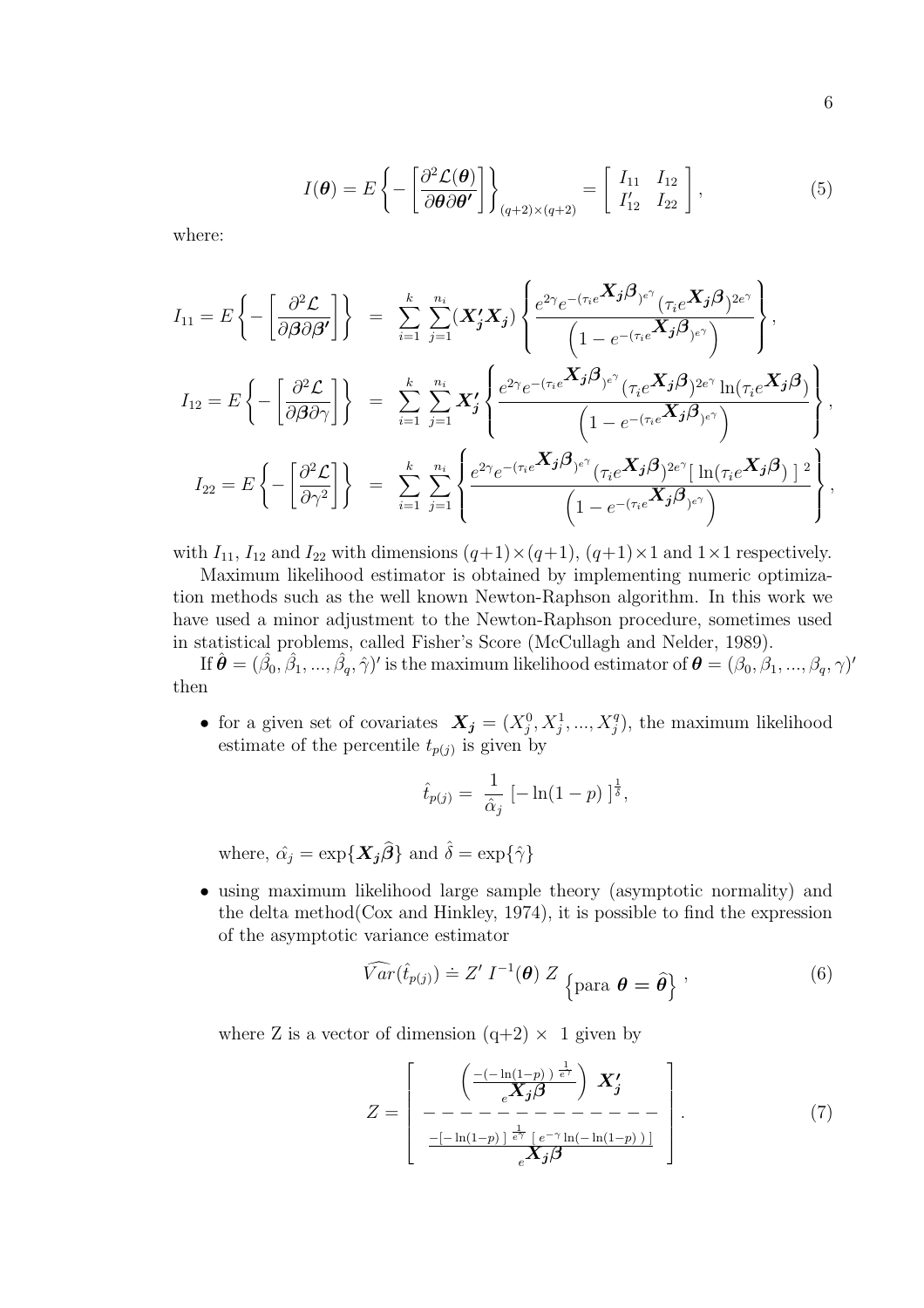Therefore, 95% confidence interval (asymptotic) for  $t_{p(j)}$  is

$$
UB = \hat{t}_{p(j)} + (1,96) \left\{ \widehat{Var}(\hat{t}_{p(j)}) \right\}^{1/2}, \qquad (8)
$$

$$
LB = \hat{t}_{p(j)} - (1,96) \left\{ \widehat{Var}(\hat{t}_{p(j)}) \right\}^{1/2} \tag{9}
$$

• equivalently, for a given set of covariates  $X_j = (X_j^0, ..., X_j^q)$  $j^{q}$ ), the maximum likelihood estimator of the fraction defective in  $t_0$ ,  $F'_j(t_0)$ , is given by

$$
\hat{F}_j(t_0) = 1 - \hat{R}_j(t_0) = 1 - e^{-(t_0 e^{\textbf{X}_j \boldsymbol{\beta}})^{e^{\hat{\gamma}}}}
$$
\n(10)

• making use of the asymptotic normality property of the maximum likelihood estimator and the delta method (Cox e Hinkley, 1974) we get the expression of the 95% confidence interval for the fraction defective  $\hat{F}_j(t_0) = 1 - \hat{R}_j(t_0)$ :

$$
UB = 1 - \left\{ \hat{R}_j(t_0) \right\}^{\exp \left\{ 1,96 \, [\widehat{Var}(\hat{\phi})]^{1/2} \right\}}, \tag{11}
$$

$$
LB = 1 - \left\{ \hat{R}_j(t_0) \right\}^{\exp \left\{ -1, 96 \, [\widehat{Var}(\hat{\phi})]^{1/2} \right\} , \qquad (12)
$$

where  $\hat{\phi}$  and  $\widehat{Var}(\hat{\phi})$  in (11) and (12) are given by

$$
\hat{\phi} = \ln(-\ln \hat{R}_j(t_0)), \qquad (13)
$$

$$
\widehat{Var}(\hat{\phi}) = Z' I^{-1}(\boldsymbol{\theta}) Z_{\text{para } \boldsymbol{\theta} = \widehat{\boldsymbol{\theta}}}, \qquad (14)
$$

and Z is a vector of dimension  $(q+2) \times 1$  given by

$$
Z = \begin{bmatrix} e^{\gamma} \mathbf{X}'_j \\ - - - - - - - - - \\ e^{\gamma} \ln(t_0 \, e^{\mathbf{X}_j \boldsymbol{\beta}}) \end{bmatrix} . \tag{15}
$$

We point out that expressions  $(11)$  and  $(12)$  were calculated applying the asymptotic normal distribution to the tranformation  $\phi$  (expression [15])for which the range is unrestricted. Then, the confidence interval for the fraction defective is found applying the inverse transformation. This procedure suggested by Kalbfleisch and Prentice (1980; page 15) prevents the occurence of limits outside the range [0,1].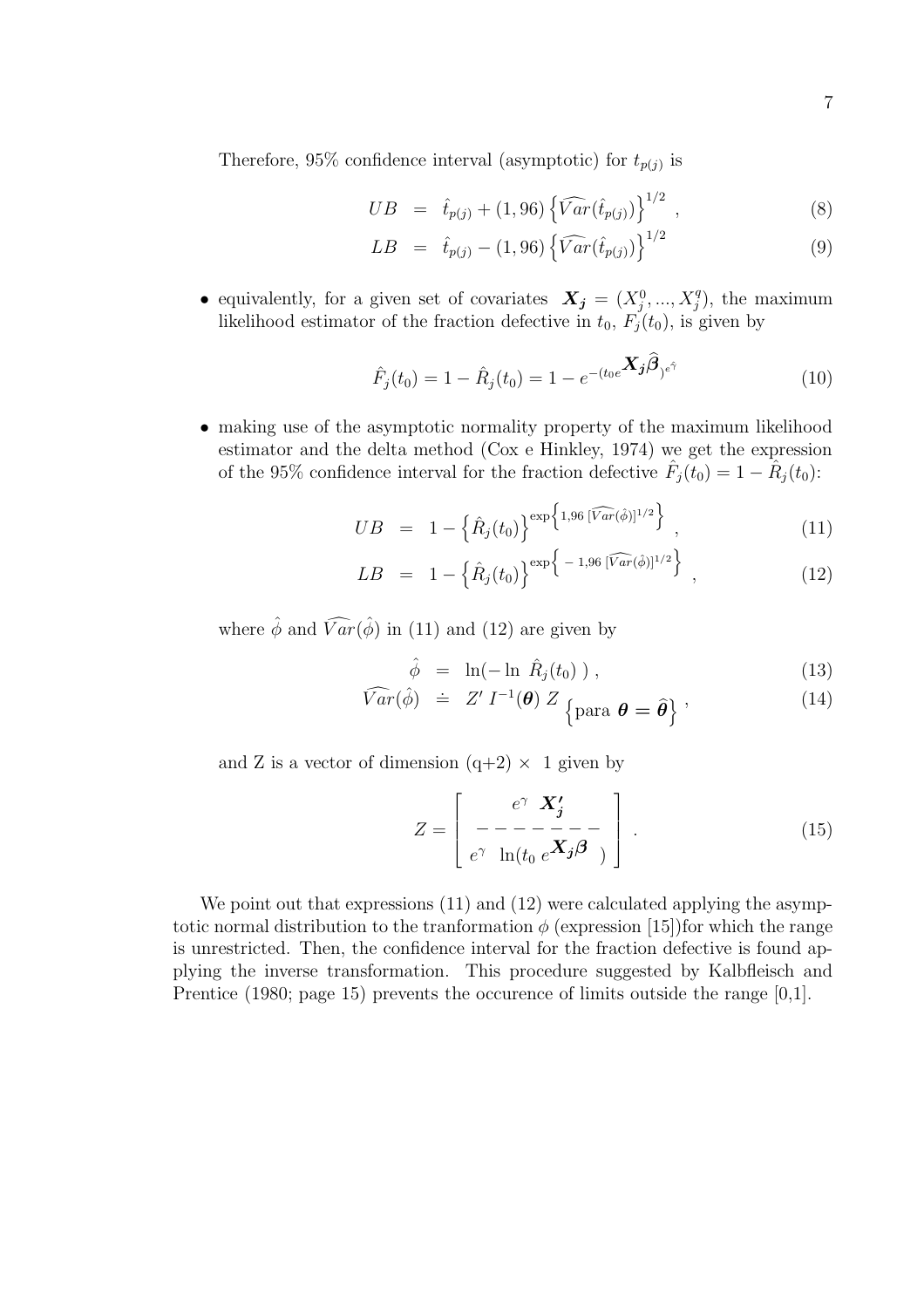## 3 Simulation Study  $# 1$ : the case of the Weibull model with no covariates

This section presents simulation results for the Weibull model with no covariates:

$$
\mathbf{X}_{j} = (X_{j}^{0}, ..., X_{j}^{q}) = (X_{j}^{0}) \equiv (1) \text{ (fixed) and,}
$$
  

$$
\boldsymbol{\beta} = (\beta_{0}, \beta_{1}, ..., \beta_{q})' \equiv (\beta_{0}).
$$

Therefore,

$$
\alpha_j = \exp(X_j^0 \beta_0) = \exp(\beta_0) = \alpha,
$$
  
and  $\delta = \exp(\gamma)$  for all  $j = 1, 2, ..., n_i$  and  $i = 1, 2, ..., k$ .

Consequently,  $\boldsymbol{\theta} = (\beta_0, \gamma)'$  is the vector of parameters to be estimated by maximum likelihood.

### 3.1 Description of the Simulation Study

Some basic questions had to be answered in order to implement the study:

### 1) Which values of  $\alpha$  and  $\delta$  (and consequently of  $\beta_0$  and  $\gamma$ ) should be used in the simulations?

Our main purpuse was to study the "quality" or "performance" of the estimates obtained by the model proposed in situations which imitate the real data available as close as possible. Our emphasis was in getting good estimates of percentiles and fraction of defectives. As measures of "quality" or "performance", we used:

- the absolute bias B=  $\{(\sum_{i=1}^{N} \hat{u}_i)/N\}$  (real value of u) where  $\hat{u}_i$  are the estimated parameter values for each of the N samples generated;
- the relative bias RB={(absolute value of B)/( real value of u) $\chi$ 100%;
- the standard deviation (SD) and the mean square error (MSE).

To get a first guess of the range of values to be used in the simulation, the model proposed was fitted to the real data set presented in Freitas, Borges and Ho (2001). The parameters estimates are summarized in Table 2.

For each storage condition, the average value of the estimates obtained for  $\alpha$  $\left( \bar{\hat{\alpha}} \right)$  where 0.019, 0.0298 and 0.0619 for storage conditions room temperature and humidity, chamber 1 and 2 respectively. Simulations were implemented using  $\alpha =$ 0.020,  $\alpha = 0.035$  and  $\alpha = 0.065$ .  $\delta$  values ranged from 1.2 to 2, with incremets of size  $\Delta$  =0.2. Note that the values presented in Table 2 are included in this range.

#### 2) Which sample plans should be implemented in the simulation study?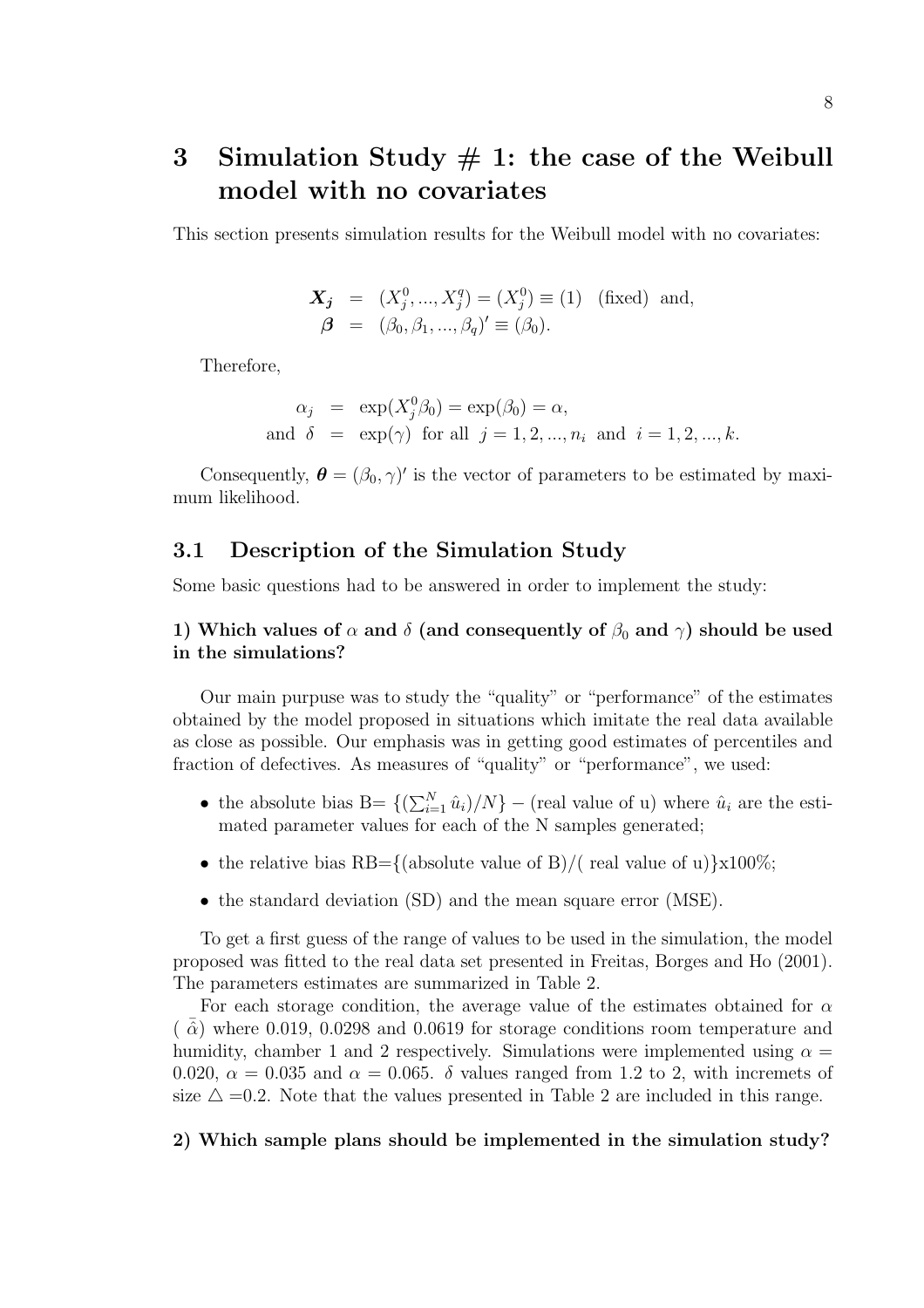|                                                                                     | attribute      |  |        |  |            |               |  |  |  |
|-------------------------------------------------------------------------------------|----------------|--|--------|--|------------|---------------|--|--|--|
|                                                                                     | odor           |  | flavor |  | appearance |               |  |  |  |
| storage condition                                                                   | $\hat{\alpha}$ |  |        |  |            |               |  |  |  |
| room temp. and humidity $\vert 0.0191 \, 1.3 \, 0.0181 \, 1.2 \, 0.0193 \,$         |                |  |        |  |            | - 1.9         |  |  |  |
| environmental chamber $1 \mid 0.0302 \quad 1.6 \quad 0.0358 \quad 1.4 \quad 0.0233$ |                |  |        |  |            | 2             |  |  |  |
| environmental chamber 2   0.0596 1.6 0.0659 1.4 0.0602                              |                |  |        |  |            | $\mathcal{D}$ |  |  |  |

Table 1: Parameters estimates for the Weibull model applied to the real data

By "sample plan" we mean: the number of weeks of follow-up (nw), the number of panelists allocated to each week (np) and the total number of product units under test  $(N = nw \times np)$ .

Once again the idea was also to mimic the scenarios found in the real data set. Tables 2, 3 and 4 summarize the sample plans used. Sample plans labelled "I" in Tables 2, 3 and 4 are exactly the ones implemented in the sensory evaluations of the dehidrated product mentioned in Freitas, Borges and Ho (2001).

|             | characteristics of each sample plan |            |                       |
|-------------|-------------------------------------|------------|-----------------------|
| sample plan |                                     | $nw^{(2)}$ | $np^{(\overline{3})}$ |
|             | 357                                 | 51         |                       |
| П           | 714                                 | 51         | 14                    |
| III         | 280                                 | 40         |                       |
| IV          | 560                                 | 40         | 14                    |
| V           | 504                                 | 36         | 14                    |
| VI          | 224                                 | 32         |                       |
| VII         | 448                                 | 32         | 14                    |
| VIII        | 168                                 | 24         |                       |
| IX          | 336                                 | 24         | 14                    |

Table 2: Scenarios considered in the simulation study:  $\alpha = 0.02$  and  $\delta = 1.2$  to 2, increments of 0.2

(1): number of units; (2): number of follow-up weeks;

(3): number of panelists assigned to each week.

#### 3) Which steps will be followed in the simulation study?

In the proposed model, the underlying distribution of the failure time is a Weibull but in a real test situation, in fact what is observed is the score assigned by the panelist to a given product unit. In the model proposed in Section 3, the results are dichotomized according to the cut-off point stablished by the company. In other words, the result is either zero or one depending on the "failure" time  $(T)$ be located before ou after the evaluation time  $(\tau)$ .

In the simulation study we assumed that the evaluations were implemented weekly. In addition, the total follow-up time is nw weeks and np panelists are requested weekly to compose the laboratory panel.

The main steps followed are given below: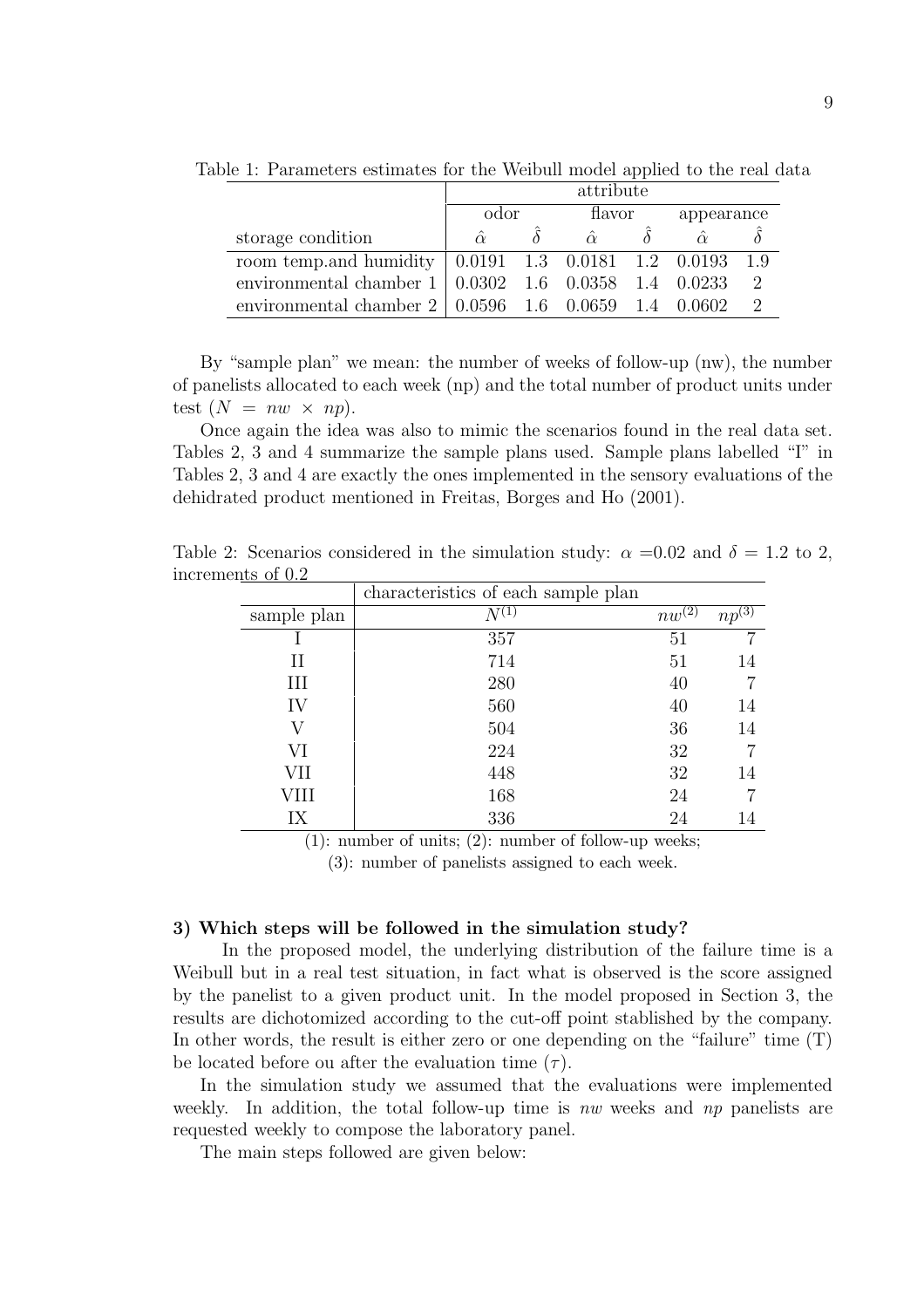|                    | characteristics of each sample plan |            |            |
|--------------------|-------------------------------------|------------|------------|
| sample plan number |                                     | $nw^{(2)}$ | $np^{(3)}$ |
|                    | 252                                 | 36         |            |
|                    | 504                                 | 36         |            |
|                    | 448                                 | 32         |            |
|                    | 392                                 | 28         |            |

Table 3: Scenarios considered in the simulation study:  $\alpha = 0.035$  and  $\delta = 1.2$  to 2, incremetns of size 0.2

(1): number of units; (2): number of follow-up weeks ;

(3): number of panelists assigned to each week.

Table 4: Scenarios considered in the simulation study:  $\alpha = 0.065$  and  $\delta = 1.2$  to 2, increments of size 0.2

|                         | characteristics of each sample plan        |             |     |
|-------------------------|--------------------------------------------|-------------|-----|
| sample plan number      |                                            | $n_{uv}(2)$ | n n |
|                         | 126                                        |             |     |
|                         | 252                                        |             |     |
|                         | 168                                        |             |     |
| $\sim$ $\sim$<br>$\sim$ | $\sim$ $\sim$ $\sim$<br>$\sim$ $\sim$<br>. |             |     |

(1): number of units; (2): number of follow-up weeks;

(3): number of panelists assigned to each week.

- step 1: choose a set of parameters values  $\alpha$  and  $\delta$ , and one of the sample plans listed in Tables 3, 4 and 5;
- step 2: generate a random sample of size  $N=nw \times np$  of failute times t, from a Weibull  $(\alpha, \delta)$  were  $\alpha = e^{\beta}$  and  $\delta = e^{\gamma}$ ; values of  $\alpha$  and  $\delta$  were choosen in step 1;
- step 3: dichotomize the results and store them in a vector  $(Y)$ . The dichotomization is done by comparing each of the N failure times t with the N evaluation times  $\tau$  ( $\tau$  assumes values from 1 to nw weeks). If t  $\tau$  then Y=0, otherwise  $Y=1$  (failure has already occured);
- step 4: calculate the maximum likelihood estimator of  $\beta$  and  $\gamma$  (or,  $\alpha$  and  $\delta$ ) using the dichotomized data and expression (3);
- step 5: using the parameters estimates calculated in step 4, find the estimates of percentiles and fraction of defectives;
- step 6: store the values calculated in 5;
- step 7: generate another random sample as in step 2 and repeat steps 3 to 6;
- step 8: steps 2 to 7 should be repeated until 1000 samples have been generated. Then, based on the 1000 random samples, calculate for each percentile and fraction of defective of interest: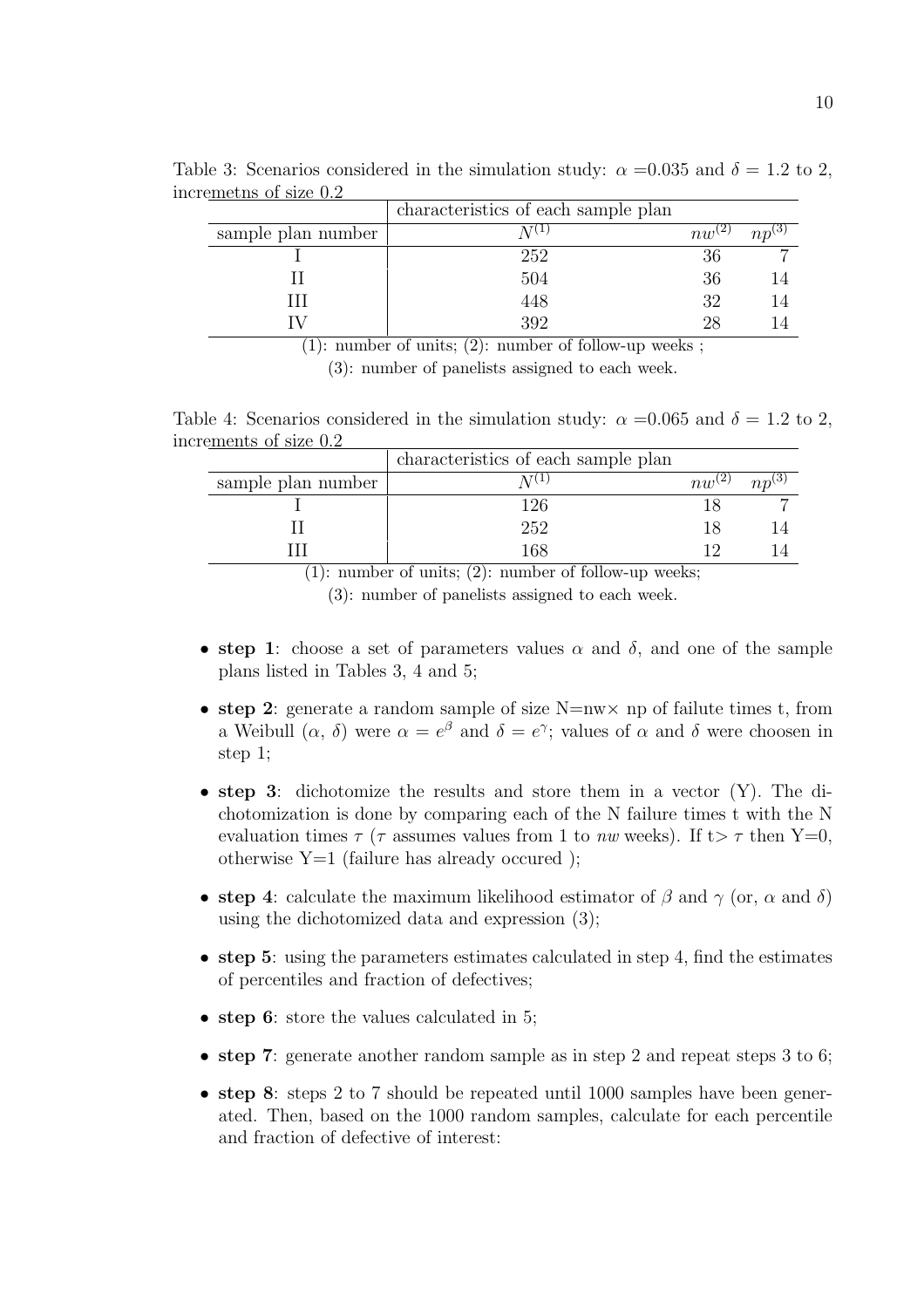- the average of the 1000 values estimated;
- the standard deviation (SD) based on the 1000 values;
- the absolute bias (B); the relative bias (RB) and the MSE (mean square error).

These steps were implemented for each one of the sample plans listed in Tables 3, 4 and 5.

### 3.2 Simulation Results

Tables 6 and e 7 present the simulation results for percentiles of a Weibull  $(\alpha;\delta)$ , with  $\alpha = 0.02$  and  $\delta = 1.2$  and 1.6 respectively.

All the comparisons were done taking sample plan "I" as the reference, since that was the sample plan used in the real data set.

For the Weibull (0.02; 1.2) plans II, V e IV presented better results than plan I, considering all the performance measures(SD; RB and MSE).

The results obtained with plan II where expected since the sample size for this case was doubled. On the other hand, plans IV and V generated results much more precise and with smaller bias. In other words, the test could have been implemented with a shorter follow-up time (40 ou 36 weekes). But the price one would have to pay is to alocate 14 instead of 7 panelists each week.

For the Weibull(0.02; 1.6) the results are practically the same. Here, plans IV and V invert positions. Plans II, IV and V have better measures of performance (once compared to plan I) when we estimate percentiles.

Similar results where found for other values of  $\delta$ , for instance  $\delta = 1.4, 1.8$  and 2.

Table 8 shows the results of the simulation study considerig a Weibull with  $\alpha =$ 0.02 and  $\delta = 1.2$ . The quantities estimated were fractions of defectives calculated at different points in time.

Here, it is not possible to identify sample plans with better peformance than plan I for all measures calculated. For instance, for a Weibull (0.02; 1.2) plans II, IV and V are better than plan I when we take into account the SD and MSE (one exception is plan V for  $t_0 = 32$  weeks).

For the Weibull (0.02; 1.6) plan II has better performance than plan IV and V. But, plans IV and V are not better than plan I when all measures of performance are compared. For instance, for plan IV, the bias associated with the estimate of  $t_0 = 4$  and 32 weeks and the relative bias for 32 weeks are both larger than the ones obtained for plan I.

Therefore, when the quantity to be estimated is the fraction of defectives, the results have shown that for the Weibull  $(0.02; \delta)$  plan II has the best performance regarding all performance measures. Plans IV and V have also good performance but it depends also on the indicator choosen for the comparison.

The results for other values of  $\delta$  (1.4;1.8 and 2) are very similar to the ones just described.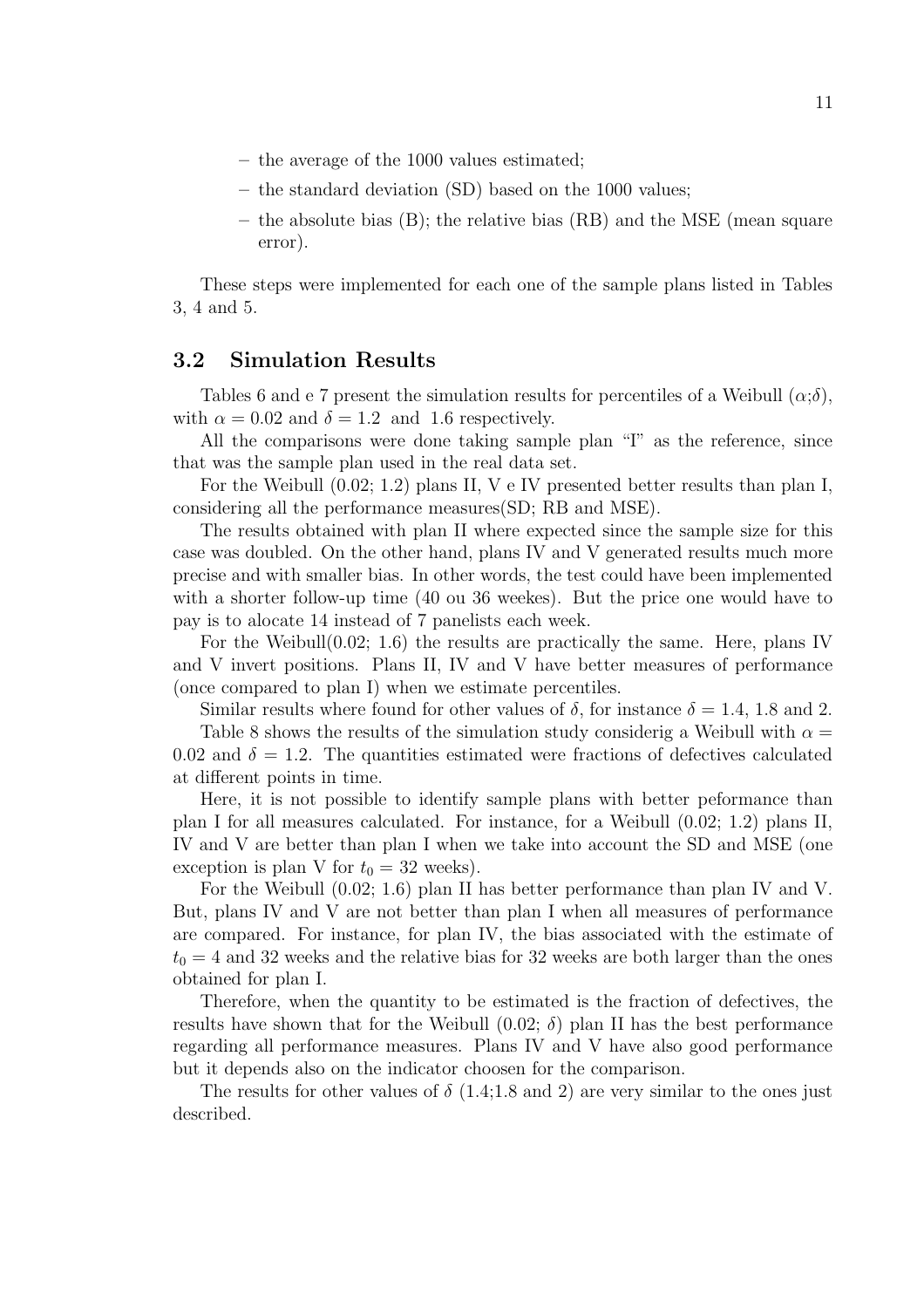| and $\delta = 1.2$<br>plan | p           | true value | estimate   | SD <sup>(1)</sup>              | bias <sup>(2)</sup> | RB <sup>(3)</sup><br>$(\%)$ | <b>MSE</b>           |
|----------------------------|-------------|------------|------------|--------------------------------|---------------------|-----------------------------|----------------------|
| $N = 357$                  | $10^{-6}$   | 0.0005     | 0.0015     | 0.0038                         | 0.0010              | 201                         | $1.5 \times 10^{-5}$ |
| $nw=51$                    | $10^{-5}$   | 0.0034     | 0.0072     | 0.0128                         | 0.0039              | 114                         | 0.0002               |
| $np=7$                     | $10^{-4}$   | 0.0232     | 0.0372     | 0.0459                         | 0.0140              | 60                          | 0.0023               |
| $\mathbf{I}$               | $10^{-3}$   | 0.1582     | 0.2029     | $\,0.1698\,$                   | 0.0447              | $\sqrt{28}$                 | 0.0308               |
|                            | $10^{-2}$   | 1.0817     | 1.1866     | 0.6110                         | 0.1049              | $10\,$                      | 0.3843               |
| $N = 714$                  | $10^{-6}$   |            | 0.0009     | $0.001\overline{2(-68)^{(4)}}$ | $0.0004(-60)$       | $86(-57)$                   | $1.5\times10^{-6}$   |
| $nw = 51$                  | $10^{-5}$   |            | 0.0052     | $0.0054(-58)$                  | $0.0018(-54)$       | $54(-52)$                   | $3 \times 10^{-5}$   |
| $np=14$                    | $10^{-4}$   |            | 0.0305     | $0.0240(-48)$                  | $0.0073(-48)$       | $32(-47)$                   | 0.0006               |
| $_{\rm II}$                | $10^{-3}$   |            | 0.1840     | $0.1033(-39)$                  | $0.0258(-94)$       | $16(-43)$                   | 0.0110               |
|                            | $10^{-2}$   |            | 1.1531     | $0.4094(-33)$                  | $0.0713(-32)$       | $7(-30)$                    | 0.1738               |
| $N = 280$                  | $10^{-6}$   |            | 0.0020     | 0.0045                         | 0.0015              | 295                         | $2.2 \times 10^{-5}$ |
| $\text{nw}{=}40$           | $10^{-5}$   |            | 0.0089     | 0.0154                         | 0.0055              | 161                         | $2.7 \times 10^{-4}$ |
| $np=7$                     | $10^{-4}$   |            | 0.0425     | 0.0545                         | 0.0193              | $83\,$                      | 0.0033               |
| III                        | $10^{-3}$   |            | 0.2176     | 0.1958                         | 0.0594              | $38\,$                      | 0.0419               |
|                            | $10^{-2}$   |            | 1.2142     | 0.6810                         | 0.1324              | 12                          | 0.4814               |
| $N = 560$                  | $10^{-6}$   |            | 0.0013     | $0.0022(-42)$                  | $0.0008(-20)$       | $155(-23)$                  | $5.2 \times 10^{-6}$ |
| $nw = 40$                  | $10^{-5}$   |            | 0.0066     | $0.0085(-34)$                  | $0.0031(-21)$       | $92(-19)$                   | $8.3 \times 10^{-5}$ |
| $np=14$                    | $10^{-4}$   |            | 0.0351     | $0.0343(-25)$                  | $0.0119(-15)$       | $51(-15)$                   | 0.0013               |
| IV                         | $10^{-3}$   |            | 0.1978     | $0.1372(-19)$                  | $0.0397(-11)$       | $25(-11)$                   | 0.0204               |
|                            | $10^{-2}$   |            | 1.1806     | $0.5125(-16)$                  | $0.0989(-6)$        | $9(-10)$                    | 0.2724               |
| $N = 504$                  | $10^{-6}$   |            | 0.0012     | $0.0020(-47)$                  | $0.0007(-30)$       | $142(-29)$                  | $4.3 \times 10^{-6}$ |
| $nw = 36$                  | $10^{-5}$   |            | 0.0062     | $0.0080(-38)$                  | $0.0028(-28)$       | $83(-27)$                   | $7.2 \times 10^{-5}$ |
| $np=14$                    | $10^{-4}$   |            | 0.0336     | $0.0331(-28)$                  | $0.0104(-26)$       | $45(-25)$                   | 0.0012               |
| V                          | $10^{-3}$   |            | 0.1903     | $0.1346(-21)$                  | $0.0321(-28)$       | $20(-29)$                   | 0.0191               |
|                            | $10^{-2}$   |            | 1.1489     | $0.5064(-17)$                  | $0.0672(-36)$       | $6(-40)$                    | 0.2610               |
| $N = 224$                  | $10^{-6}$   |            | 0.0034     | 0.0081                         | 0.0029              | 574                         | $7.4 \times 10^{-5}$ |
| $\text{nw}{=}32$           | $10^{-5}$   |            | 0.0133     | 0.0253                         | 0.0099              | 290                         | $7.4 \times 10^{-4}$ |
| $np=7$                     | $10^{-4}$   |            | 0.0560     | 0.0809                         | 0.0328              | 141                         | 0.0076               |
| VI                         | $10^{-3}$   |            | 0.2560     | 0.2619                         | 0.0978              | 62                          | 0.0781               |
|                            | $10^{-2}$   |            | $1.3003\,$ | 0.8265                         | 0.2185              | $20\,$                      | 0.7308               |
| $N = 448$                  | $10^{-6}$   |            | 0.0018     | 0.0034                         | 0.0013              | $255\,$                     | $1.3 \times 10^{-5}$ |
| $\text{nw}{=}32$           | $10^{-5}$   |            | 0.0082     | 0.0125                         | 0.0048              | 142                         | 0.0002               |
| $np=14$                    | $10^{-4}$   |            | 0.0405     | 0.0466                         | 0.0173              | 74                          | 0.0025               |
| VII                        | $10^{-3}$   |            | 0.2122     | 0.1726                         | 0.0541              | $34\,$                      | 0.0327               |
|                            | $10^{-2}$   |            | 1.2057     | 0.5993                         | 0.1240              | 11                          | 0.3745               |
| $N = 168$                  | $10^{-6}$   |            | 0.0082     | 0.0260                         | 0.0077              | 1537                        | $7.4 \times 10^{-4}$ |
| $nw = 24$                  | $10^{-5}$   |            | 0.0252     | 0.0627                         | 0.0218              | 640                         | 0.0044               |
| $np = 7$                   | $10^{-4}$   |            | 0.0846     | 0.1563                         | 0.0614              | 264                         | 0.0282               |
| <b>VIII</b>                | $10^{-3}$   |            | 0.3170     | 0.4049                         | 0.1588              | 100                         | 0.1892               |
|                            | $10^{-2}\,$ |            | 1.3835     | 1.0676                         | 0.3018              | $28\,$                      | 1.2308               |
| $N = 336$                  | $10^{-6}$   |            | 0.0034     | 0.0087                         | 0.0029              | 583                         | $8,5 \times 10^{-5}$ |
| $nw = 24$                  | $10^{-5}$   |            | 0.0132     | 0.0259                         | 0.0098              | 287                         | $7.6 \times 10^{-4}$ |
| $np=14$                    | $10^{-4}$   |            | 0.0546     | 0.0794                         | 0.0314              | 135                         | 0.0073               |
| IX                         | $10^{-3}$   |            | 0.2480     | 0.2497                         | 0.0898              | 57                          | 0.0704               |
|                            | $10^{-2}$   |            | 1.2677     | 0.7566                         | 0.1860              | 17                          | 0.6071               |

Table 5: Simulation results (1000 samples)- percentiles  $t_p$  of a Weibull with  $\alpha = 0.02$ and  $\delta = 1.2$ 

(1) standard deviation; (2) estimate - real value; (3) relative bias =(abs.value(bias)/real) $\times$ 100% (4) % improvement to plan I= ((plan Y - plan I)/(plan I))  $\times$  100%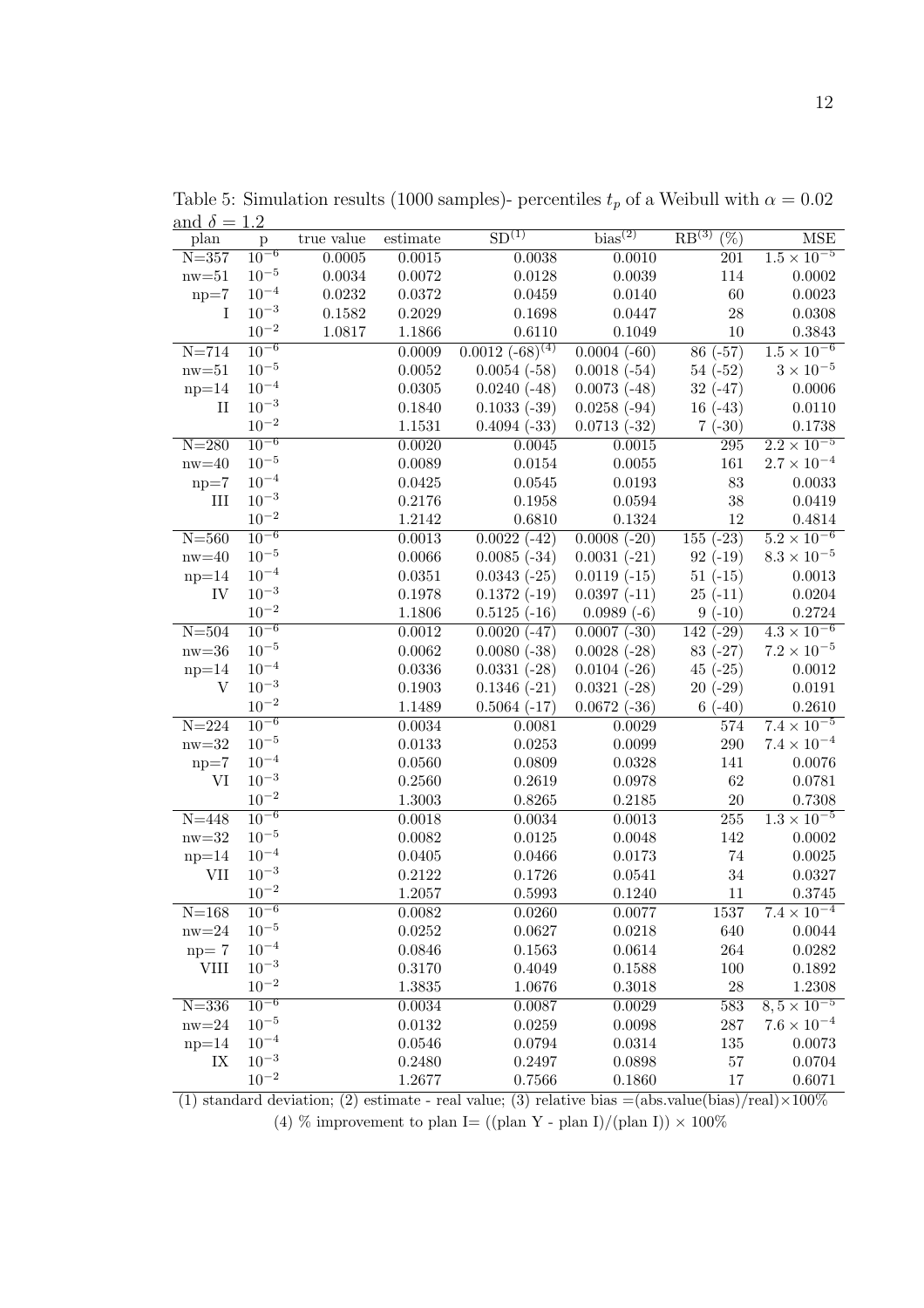| սուս<br>plan     | p                  | true value | $\quad \  \  \, \textbf{estimate}$ | SD <sup>(1)</sup>                 | bias <sup>(2)</sup> | RB <sup>(3)</sup><br>$(\%)$ | <b>MSE</b> |
|------------------|--------------------|------------|------------------------------------|-----------------------------------|---------------------|-----------------------------|------------|
| $N = 357$        | $10^{-6}$          | 0.0089     | 0.0170                             | 0.0211                            | 0.0081              | 91                          | 0.0005     |
| $nw = 51$        | $10^{-5}$          | 0.0375     | 0.0590                             | 0.0590                            | 0.0215              | $57\,$                      | 0.0039     |
| $np=7$           | $10^{-4}$          | 0.1581     | 0.02116                            | 0.1640                            | 0.0535              | 34                          | 0.0298     |
| I                | $10^{-3}$          | 0.6670     | 0.7848                             | 0.4417                            | 0.1178              | 18                          | 0.2090     |
|                  | $10^{-2}\,$        | 2.8205     | 3.0236                             | 1,0872                            | 0.2030              | $\overline{7}$              | 1.2232     |
| $N = 714$        | $10^{-6}$          |            | 0.0120                             | $0.0105$ $(-5\overline{0})^{(4)}$ | $0.0032(-60)$       | $35(-62)$                   | 0.0001     |
| $\text{nw=}51$   | $10^{-5}$          |            | 0.0461                             | $0.0324(-45)$                     | $0.0086(-60)$       | $23(-60)$                   | 0.0011     |
| $np=14$          | $10^{-4}$          |            | 0.1795                             | $0.0984(-40)$                     | $0.0213(-60)$       | $13(-62)$                   | 0.0101     |
| $\rm II$         | $10^{-3}$          |            | $0.7122\,$                         | $0.2854(-35)$                     | $0.0452(-62)$       | $7(-61)$                    | 0.0835     |
|                  | $10^{-2}$          |            | 2.8896                             | $0.7425(-46)$                     | $0.0691(-66)$       | $2(-71)$                    | 0.5560     |
| $N = 280$        | $10^{-6}$          |            | 0.0221                             | 0.0343                            | 0.0132              | 149                         | 0.0014     |
| $nw = 40$        | $10^{-5}$          |            | 0.0706                             | 0.0879                            | 0.0331              | 88                          | 0.0088     |
| $np=7$           | $10^{-4}$          |            | 0.2348                             | 0.2258                            | 0.0767              | 48                          | 0.0057     |
| $\rm III$        | $10^{-3}$          |            | 0.8205                             | 0.5691                            | 0.1536              | 23                          | 0.3474     |
|                  | $10^{-2}$          |            | 3.0446                             | $1.3190\,$                        | 0.2241              | 8                           | 1.7899     |
| $N = 560$        | $10^{-6}$          |            | 0.0143                             | $0.0165(-22)$                     | $0.0054(-33)$       | $61(-33)$                   | 0.0003     |
| $nw = 40$        | $10^{-5}$          |            | 0.0518                             | $0.0470(-20)$                     | $0.0143(-33)$       | $38(-33)$                   | 0.0024     |
| $np=14$          | $10^{-4}$          |            | 0.1925                             | $0.1328(-19)$                     | $0.0343(-36)$       | $22(-35)$                   | 0.0188     |
| IV               | $10^{-3}$          |            | 0.7367                             | $0.3622(-18)$                     | $0.0698(-41)$       | $10(-44)$                   | 0.1360     |
|                  | $10^{-2}$          |            | 2.9184                             | $0.8875(-18)$                     | $0.0979(-52)$       | $3(-57)$                    | 0.7972     |
| $N = 504$        | $10^{-6}$          |            | 0.0162                             | 0.0230(9)                         | $0.0073(-10)$       | $\overline{82}$ (-10)       | 0.0006     |
| $nw = 36$        | $10^{-5}$          |            | 0.0562                             | 0.0600(2)                         | $0.0187(-13)$       | $50(-12)$                   | 0.0040     |
| $np=14$          | $10^{-4}$          |            | 0.2019                             | $0.1589(-3)$                      | $0.0438(-18)$       | $28(-18)$                   | 0.0272     |
| V                | $10^{-3}$          |            | 0.7538                             | $0.4139(-6)$                      | $0.0869(-26)$       | $13(-28)$                   | 0.1788     |
|                  | $10^{-2}$          |            | 2.9397                             | $0.9784(-10)$                     | $0.1191(-41)$       | $4( -43)$                   | 0.9714     |
| $N = 224$        | $10^{-6}$          |            | 0.0329                             | 0.0697                            | 0.0240              | 270                         | 0.0054     |
| $\text{nw}{=}32$ | $10^{-5}$          |            | 0.0936                             | 0.1475                            | 0.0561              | 150                         | 0.0025     |
| $np=7$           | $10^{-4}$          |            | 0.2818                             | 0.3245                            | 0.1237              | 78                          | 0.1206     |
| VI               | $10^{-3}$          |            | 0.9063                             | 0.7268                            | 0.2393              | $36\,$                      | 0.5855     |
|                  | $10^{-2}$          |            | 3.1596                             | 1.5415                            | 0.3391              | 12                          | 2.4911     |
| $N = 448$        | $10^{-6}$          |            | 0.0188                             | 0.0269                            | 0.0099              | 112                         | 0.0008     |
| $nw = 32$        | $10^{-5}$          |            | 0.0624                             | 0.0703                            | 0.0249              | 66                          | 0.0056     |
| $np=14$          | $10^{-4}$          |            | $0.2150\,$                         | 0.1843                            | 0.0569              | 36                          | 0.0372     |
| <b>VII</b>       | $10^{-3}$          |            | 0.7749                             | 0.4721                            | 0.1078              | 16                          | 0.2345     |
|                  | $10^{-2}$          |            | 2.9485                             | 1.0886                            | 0.1280              | $\overline{5}$              | 1.2015     |
| $N = 168$        | $10^{-6}$          |            | 0.0629                             | 0.1627                            | 0.0540              | 607                         | 0.0294     |
| $nw = 24$        | $10^{\rm -5}$      |            | 0.1463                             | 0.2943                            | 0.1088              | 290                         | 0.0984     |
| $np=7$           | $10^{-4}$          |            | 0.3668                             | 0.4493                            | 0.2087              | 132                         | 0.3453     |
| $\rm VIII$       | $10^{-3}$          |            | 1.0125                             | 1.0530                            | 0.3455              | $52\,$                      | 1.2282     |
|                  | $10^{\mathrm{-2}}$ |            | 3.1924                             | 1.9606                            | 0.3718              | 13                          | 3.9820     |
| $N = 336$        | $10^{-6}$          |            | 0.0288                             | 0.0546                            | 0.0200              | 224                         | 0.0034     |
| $nw = 24$        | $10^{-5}$          |            | 0.0839                             | 0.1205                            | 0.0464              | 124                         | 0.0167     |
| $np=14$          | $10^{-4}$          |            | 0.2583                             | 0.2737                            | 0.1002              | 63                          | 0.0849     |
| $\it IX$         | $10^{-3}$          |            | 0.8499                             | 0.6225                            | 0.1830              | $27\,$                      | 0.4210     |
|                  | $10^{-2}\,$        |            | 3.0402                             | 1.2932                            | 0.2196              | $8\,$                       | 1.7206     |

Table 6: Simulation results (1000 samples) - percentiles  $t_p$  of a Weibull with  $\alpha = 0.02$ and  $\delta = 1.6$ 

 $\overline{(1)}$  standard deviation; (2) estimated - real; (3) relative bias =(abs.value(bias)/real value)×100% (4) % improvement to plan I= ((plan Y - plan I)/(plan I))  $\times$  100%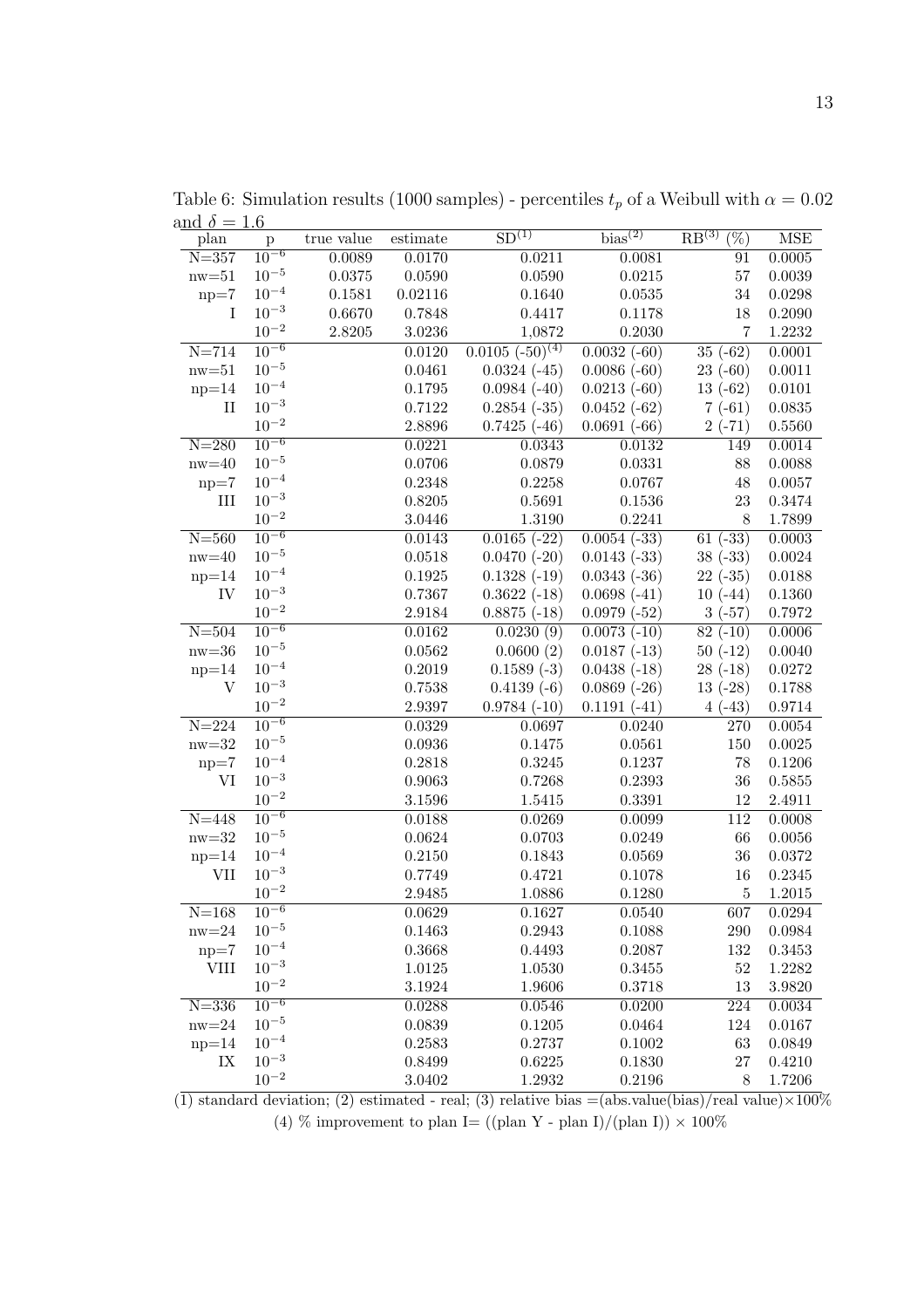| plan       | auu<br>$t_0$   | true value | estimate     | SD <sup>(1)</sup> | bias <sup>(2)</sup>  | RB <sup>(3)</sup><br>$\overline{(\%)}$ | <b>MSE</b>            |
|------------|----------------|------------|--------------|-------------------|----------------------|----------------------------------------|-----------------------|
| $N = 357$  | $\,1\,$        | 0.0019     | 0.0105       | 0.0064            | 0.0013               | 15                                     | $4.2 \times 10^{-5}$  |
| $nw = 51$  | $\,2$          | 0.0208     | 0.0225       | 0.0109            | 0.0017               | $8\,$                                  | $1.2 \times 10^{-4}$  |
| $np=7$     | $\,4\,$        | 0.0471     | 0.0489       | 0.0176            | 0.0018               | $\overline{4}$                         | $3.1 \times 10^{-4}$  |
| $\rm I$    | 8              | 0.1050     | 0.1059       | 0.0254            | 0.0009               | 0.9                                    | $6.5 \times 10^{-4}$  |
|            | 12             | 0.1651     | 0.1651       | 0.0286            | $7.2 \times 10^{-6}$ | 0.004                                  | $8, 2 \times 10^{-4}$ |
|            | $16\,$         | 0.2249     | 0.2243       | 0.0291            | $-0.0006$            | $\rm 0.3$                              | $8.5 \times 10^{-4}$  |
|            | $20\,$         | 0.2832     | 0.2824       | 0.0284            | $-0.0008$            | 0.3                                    | $8.1 \times 10^{-4}$  |
|            | 24             | 0.3393     | 0.3386       | 0.0277            | $-0.0007$            | $\rm 0.2$                              | $7.8 \times 10^{-4}$  |
|            | $32\,$         | 0.4431     | 0.4431       | 0.0300            | $4.6 \times 10^{-5}$ | $0.01\,$                               | $9.0 \times 10^{-4}$  |
| $N = 714$  | $\mathbf{1}$   |            | 0.0096       | 0.0043            | 0.0005               | $\overline{5}$                         | $1.8 \times 10^{-5}$  |
| $nw = 51$  | $\overline{2}$ |            | 0.0213       | 0.0075            | 0.0005               | $\overline{2}$                         | $5.7 \times 10^{-5}$  |
| $np=14$    | $\,4\,$        |            | 0.0473       | 0.0124            | 0.0002               | $0.4\,$                                | $2.0 \times 10^{-4}$  |
|            | 8              |            | 0.1043       | 0.0180            | $-0.0007$            | 0.7                                    | 0.0003                |
| $\rm II$   | 12             |            | 0.1637       | 0.0201            | $-0.0014$            | $0.9\,$                                | 0.0004                |
|            | 16             |            | 0.2231       | 0.0203            | $-0.0019$            | 0.8                                    | 0.0004                |
|            | $20\,$         |            | 0.2812       | 0.0196            | $-0.0020$            | 0.7                                    | 0.0004                |
|            | 24             |            | 0.3374       | 0.0190            | $-0.0019$            | 0.6                                    | 0.0004                |
|            | $32\,$         |            | 0.4417       | 0.0207            | $-0.0014$            | 0.3                                    | 0.0004                |
| $N = 280$  | $\overline{1}$ |            | 0.0109       | 0.0077            | 0.0018               | 19                                     | $6.2 \times 10^{-5}$  |
| $nw = 40$  | $\overline{2}$ |            | 0.0229       | 0.0126            | 0.0021               | $10\,$                                 | $1.6 \times 10^{-4}$  |
| $np=7$     | $\,4\,$        |            | 0.0491       | 0.0196            | 0.0019               | $\overline{4}$                         | $4.0 \times 10^{-4}$  |
|            | 8              |            | 0.1055       | 0.0270            | 0.0005               | 0.5                                    | $7.0 \times 10^{-4}$  |
| $\rm III$  | 12             |            | 0.1644       | 0.0292            | $-0.0006$            | 0.4                                    | $9.0 \times 10^{-4}$  |
|            | 16             |            | 0.2237       | 0.0291            | $-0.0012$            | $0.5\,$                                | $8.0 \times 10^{-4}$  |
|            | $20\,$         |            | 0.2821       | 0.0290            | $-0.0011$            | 0.4                                    | $8.0 \times 10^{-4}$  |
|            | 24             |            | 0.3387       | 0.0309            | $-0.0006$            | $\rm 0.2$                              | 0.0010                |
|            | $32\,$         |            | 0.4442       | 0.0420            | 0.0011               | $\rm 0.3$                              | 0.0018                |
| $N = 560$  | $\overline{1}$ |            | 0.0099       | 0.0055            | 0.0008               | $\overline{9}$                         | $3.1 \times 10^{-5}$  |
| $nw = 40$  | $\overline{2}$ |            | 0.0217       | 0.0093            | 0.0009               | $\overline{4}$                         | $8.8\times10^{-5}$    |
| $np=14$    | $\,4\,$        |            | 0.0477       | 0.0149            | 0.0005               | $\mathbf{1}$                           | $2.2 \times 10^{-4}$  |
|            | 8              |            | 0.1044       | 0.0207            | $-0.0005$            | 0.5                                    | $4.3 \times 10^{-4}$  |
| ${\rm IV}$ | 12             |            | 0.1639       | 0.0223            | $-0.0012$            | 0.7                                    | $5.0 \times 10^{-4}$  |
|            | $16\,$         |            | 0.2236       | 0.0218            | $-0.0014$            | 0.6                                    | $5.0\times10{-4}$     |
|            | $20\,$         |            | 0.2822       | 0.0211            | $-0.0011$            | 0.4                                    | $4.0 \times 10^{-4}$  |
|            | 24             |            | $0.3388\,$   | 0.0218            | $-0.0005$            | 0.1                                    | $5.0 \times 10^{-4}$  |
|            | 32             |            | 0.4443       | 0.0294            | 0.0012               | $\rm 0.3$                              | $5.0 \times 10^{-4}$  |
| $N = 504$  | $\mathbf{1}$   |            | 0.0103       | 0.0058            | 0.0012               | 13                                     | $3.4 \times 10^{-5}$  |
| $nw = 36$  | $\overline{2}$ |            | 0.0222       | 0.0096            | 0.0014               | $\overline{7}$                         | $9.4 \times 10^{-5}$  |
| $np=14$    | $\overline{4}$ |            | 0.0484       | 0.0149            | 0.0013               | $\sqrt{3}$                             | $2.2 \times 10^{-4}$  |
| V          | 8              |            | 0.1053       | 0.0202            | 0.0003               | 0.3                                    | $4.1 \times 10^{-4}$  |
|            | 12             |            | 0.1645       | 0.0214            | $-0.0006$            | 0.4                                    | $4.6 \times 10^{-4}$  |
|            | $16\,$         |            | 0.2237       | 0.0213            | $-0.0012$            | $0.5\,$                                | $4.5 \times 10^{-4}$  |
|            | $20\,$         |            | 0.2818       | 0.0220            | $-0.0014$            | 0.5                                    | $4.9 \times 10^{-4}$  |
|            | 24             |            | 0.3379       | 0.0250            | $-0.0014$            | 0.4                                    | $6.3 \times 10^{-4}$  |
|            | $32\,$         |            | $\,0.4422\,$ | 0.0364            | $-0.0009$            | $\rm 0.2$                              | 0.0013                |

Table 7: Simulation Results (1000 samples)- fraction of defectives at  $t_0$  for a Weibull with  $\alpha = 0.02$  and  $\delta = 1.2$ 

(1)standard deviation; (2) estimate - real value; (3) relative bias  $=(abs.value(bias)/real)$ value) $\times100\%$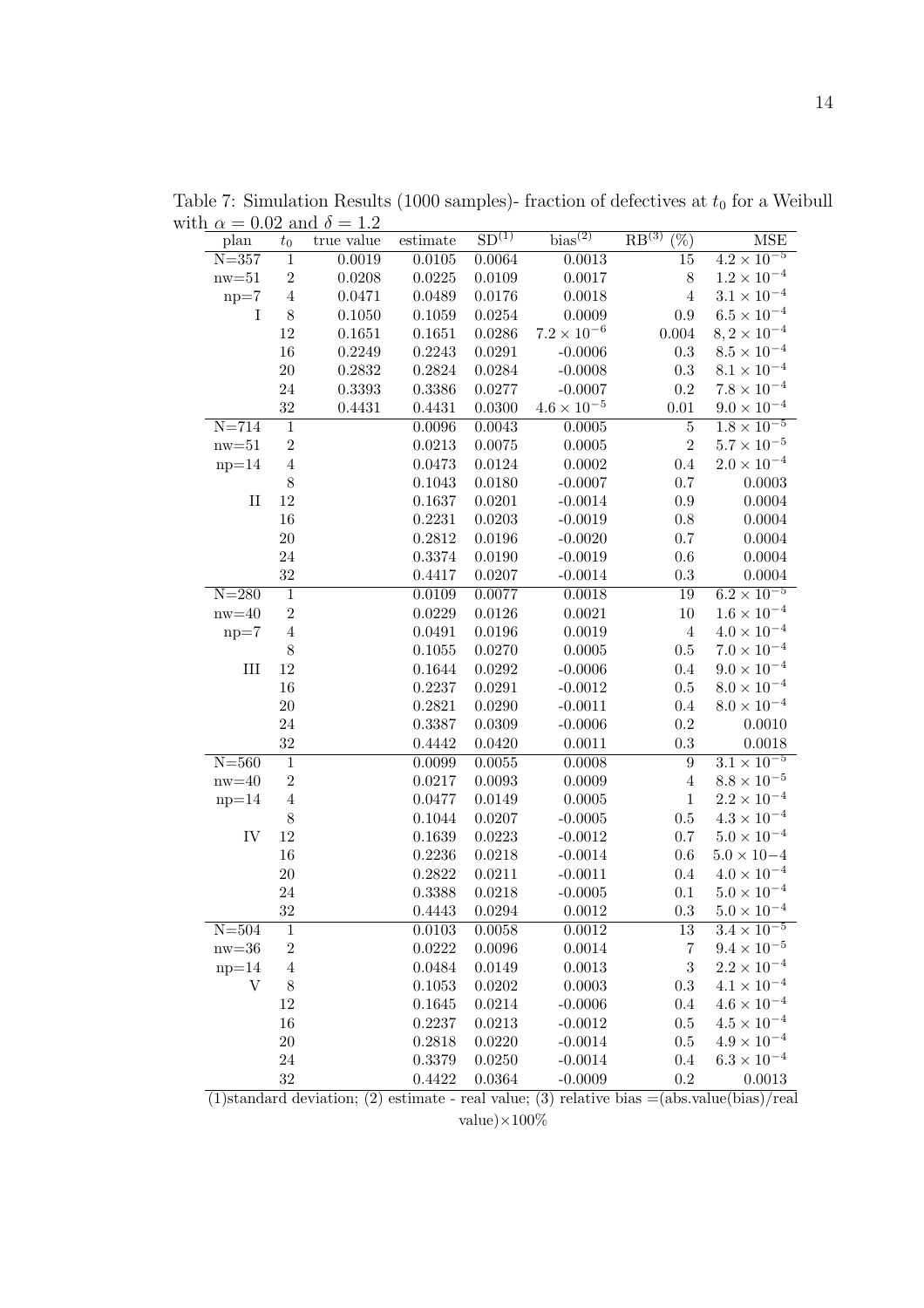## 4 Simulation Study  $#2$ : the case of the Weibull model with covariates

Here the main purpose is to present the results of simulations with the parameter  $\alpha$ modeled as a function of covariates. The scenario considered is an overstress testing which is the most commom form of accelerated testing.Those kind of tests consist of running a product at higher than normal levels of some accelerating stress(es) to shorten product life. The aim is to quickly obtain data which, properly modeled and analyzed, yield desired information on product life under normal use. In other words the failure (and censored) data obtained under accelerated conditions are modeled to estimate quantities of interest like percentiles, fraction of defectives under normal use. Therefore, the "covariates" here are actually accelerating stresses. Nelson (1990), Meeker and Escobar (1999) are both complete references of the statistical methodology for accelerated testing procedures.

This simulation study was motivated by a number of real situations associated with shelf life determination of food products, in particular, the one described in the work by Freitas, Borges and Ho (2001). The storage of food products in environmental chambers, at higher levels of temperature and humidity for example, is a common practice. The objetive is to simulate more aggressive storage conditions. The only weakness of those experiments is the use of only one level of the stress variable(s) which makes impossible the extrapolation for the normal use conditions.

The simulation study has been divided in two subcases: one and two covariates. In each case the objective is to evaluate the quality of the estimates obtainned for chosen percentiles and fraction defectives under the use conditions.

### 4.1 Simulation Study with the Weibull model with one covariate

The model considered here is a particular case of the general model presented previously (Section 2; equation [2]), where:

$$
\mathbf{X_j} = (X_j^0, ..., X_j^q) = (X_j^0, X_j^1) = (1, X_j^1) \text{ and } \mathbf{\beta} = (\beta_0, \beta_1)'
$$

Therefore,

$$
\alpha_j = \exp(\beta_0 + \beta_1 X_j^1)
$$
  
and  $\delta = \exp(\gamma)$  for all  $j = 1, 2, ..., n_i$  and  $i = 1, 2, ..., k$ 

The parameter  $\boldsymbol{\theta} = (\beta_0, \beta_1, \gamma)'$  is the one to be estimated by maximum likelihood.

In order to implement the simulation study, the following questions had to be answered:

1) Which values of  $\beta_0$ ,  $\beta_1$  and  $\gamma$  (and consequently of  $\alpha \in \delta$ ) should be used in the simulations?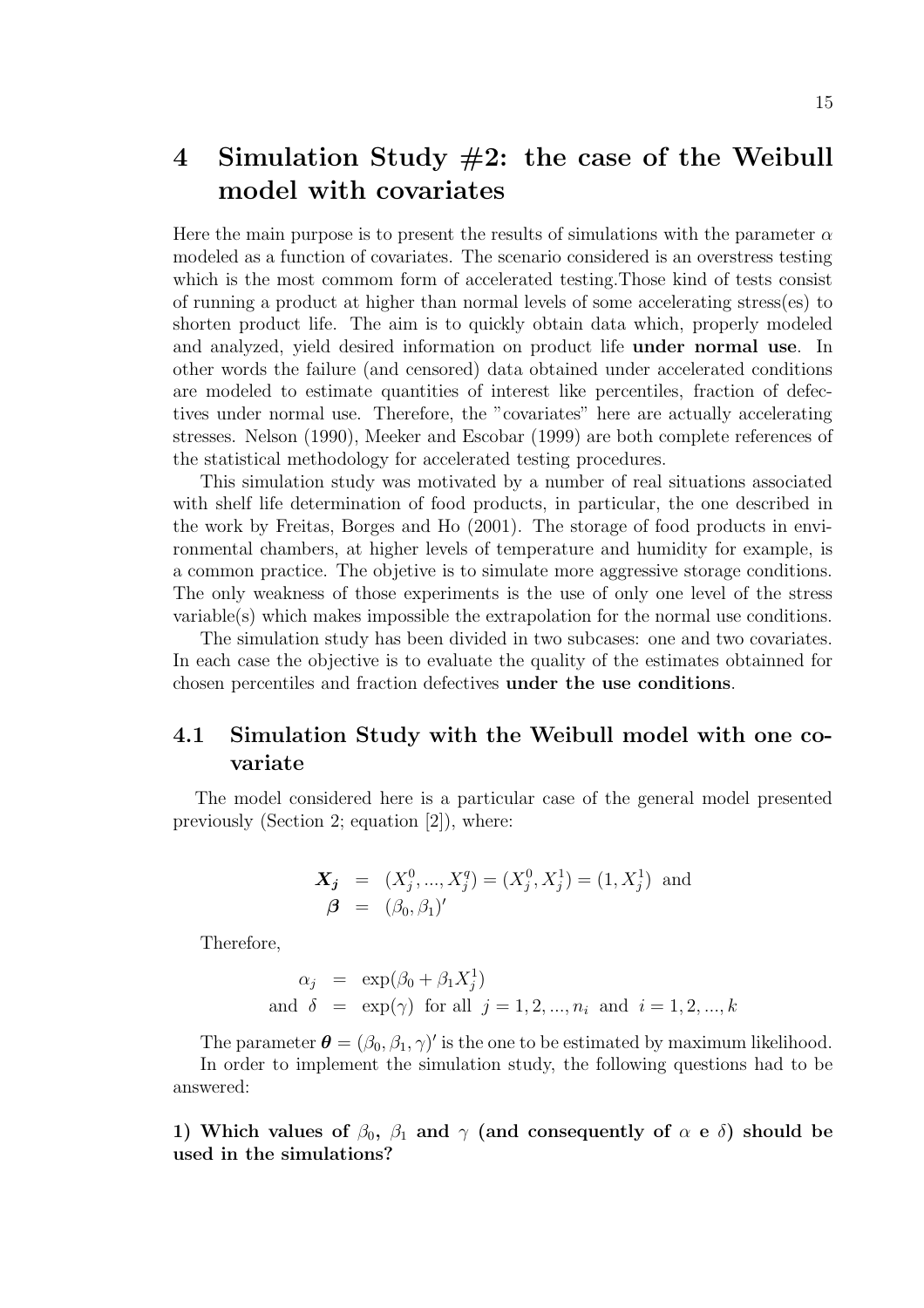Once again, the real situation described Freitas, Borges and Ho (2001)was the basis for the choice of the parameter values used in the simulations.

In the experimental chamber 1, temperature and humidity levels were controlled at  $30^{\circ}$ C and 80 % respectively and units were stored for 36 weeks. On the other hand, units stored in the experimental chamber 2 were kept for 18 weeks at  $37^{\circ}C$ (the humidity was recorded but not controlled). In addition, the Weibull model fitted to each of the experimental data indicated that the temperature alone, at the chosen level of  $37^o$ c was much more efficient as an accelerated stress (Freitas, Borges and Ho; 2001). Consequently, the reference stress condition chosen was the one set for chamber 2:

- temperature:  $37^{\circ}C$  (humidity was not controlled);
- number of weeks (nw): 18;
- number of judges allocated to each week (nj): 7
- total number of specimens on test (N): 126.

We used three stress levels (equally spaced), which is the minimum required for extrapolations purposes (Nelson, 1980; Meeker and Escobar, 1998). The conditions are given below:

- test stress levels (assuming *temperature* as the stress variable):  $37^{\circ}C$ ,  $41^{\circ}C$  e  $45^{\circ}C$ ;
- number of follow up weeks: 18 weeks (for each of the three conditions above);
- number of judges allocated to each week: 7 (for each of the three stress conditions);
- total number of specimens under test:  $N = 378$  (126 specimens per condition);
- chosen values for the characteristic life:
	- for 37<sup>o</sup>C (test condition [1]):  $t_{0.63212} = 16$  weeks
	- for  $41^{\circ}C$  (test condition [2]):  $t_{0.63212} = 13$  weeks

Inicial values for the parâmeters  $\beta_0$  and  $\beta_1$  were obtained, solving the equations written for the characteristic life of the Weibull distribution  $(t_{0,63212} = \frac{1}{\alpha}$  $\frac{1}{\alpha}$ ). They are given bellow:

$$
t_{0,63212} = 16 \Rightarrow 16 \exp(\beta_0 + \beta_1 37) = 1
$$
  
\n $t_{0,63212} = 13 \Rightarrow 13 \exp(\beta_0 + \beta_1 41) = 1$ 

Solving the sistem for  $\beta_0$  and  $\beta_1$ , we obtain:

$$
\hat{\beta}_0 = -4,69325 \text{ e } \hat{\beta}_1 = 0,05191
$$

for any value of  $\delta$ . Therefore,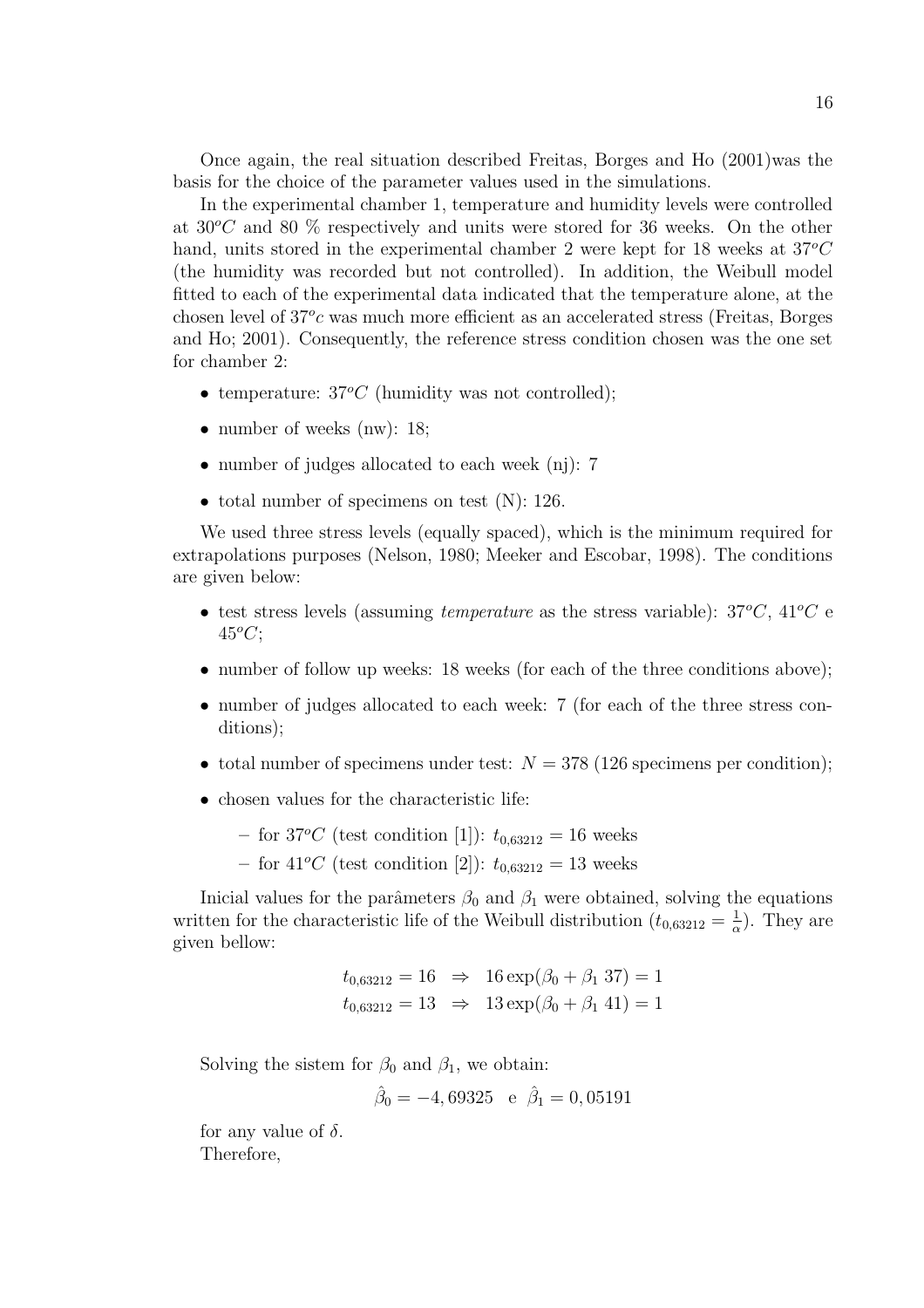• for  $45^{\circ}C \Rightarrow t_{0.63212} = 10,5625$  (test condition [3]).

| Table 8: Reference values to be used in the simulations |                         |                            |  |                |  |  |  |  |  |
|---------------------------------------------------------|-------------------------|----------------------------|--|----------------|--|--|--|--|--|
|                                                         | condition chosen values | estimated parameter values |  |                |  |  |  |  |  |
|                                                         | $t_{0,63212}$           |                            |  | $\hat{\alpha}$ |  |  |  |  |  |
| $37^oC$                                                 | 16                      | $-4,69325$ 0.05191 0.06250 |  |                |  |  |  |  |  |
| $41^{\circ}C$                                           | 13                      | $-4,69325$ 0,05191         |  | 0,07692        |  |  |  |  |  |
| $45^oC^{(*)}$                                           | 10,5625                 | $-4,69325$ 0,05191         |  | 0,09467        |  |  |  |  |  |
| $(*)$ for $45^{\circ}C, t_{0.63212}$ was estimated      |                         |                            |  |                |  |  |  |  |  |

Table 8 presents a summary of the parameters values:

Finally, Table 9 presents the actual parameter values used in the simulations.

Table 9: Parameter values ( $\beta_0$ ,  $\beta_1$  and  $\delta$ , used in the simulations

| $\beta_0$ | $\beta_1$ | $\lambda$ | $(\gamma)$                   |  |  |  |
|-----------|-----------|-----------|------------------------------|--|--|--|
| $-4,4$    | 0,03      | 1,2       | (0,19)                       |  |  |  |
| $-4,7$    | 0,05      | 1,4       | (0,34)                       |  |  |  |
| $-5,0$    | 0,07      | 1,6       | (0, 47)                      |  |  |  |
|           |           | 1,8       | (0,59)                       |  |  |  |
|           |           | 2,0       | (0,69)                       |  |  |  |
|           |           |           | (a total of 45 combinations) |  |  |  |

#### 2) Which sample plans will be used?

The "standard" sample plan is the one used in the experiment for chamber 1:  $nw = 8$  weeks; nj=7 judges allocated each week (a total of 126 specimens under test).

The same sample plan will be used for each test stress level and an equal number of specimens will be allocated to each level (proportion 1:1:1). So, 126 specimens will be allocated to each test stress level.

The main purpose of the simulation study is to verify the performance of the estimates obtained for percentiles and fraction defectives for "normal storage condition", assumed to be  $28^{\circ}C$ .

We have also implemented the allocation 4:2:1 suggested by Meeker e Hahn (1985). This allocation was suggested by the author in order to get better estimates of small percentiles.

Table 10 sumarizes the sample plans used in the simulation study.

#### 3) Which steps will be followed in the simulation study

We assumed a follow up time of 18 weeks  $(nw=18)$  and that the evaluations were done weekly. The number of judges allocated to each week (nj) depends on the proportion of allocation, for instance 1:1:1 or 4:2:1 (see Table 10).

The steps followed in the simulation study were basically the ones listed below.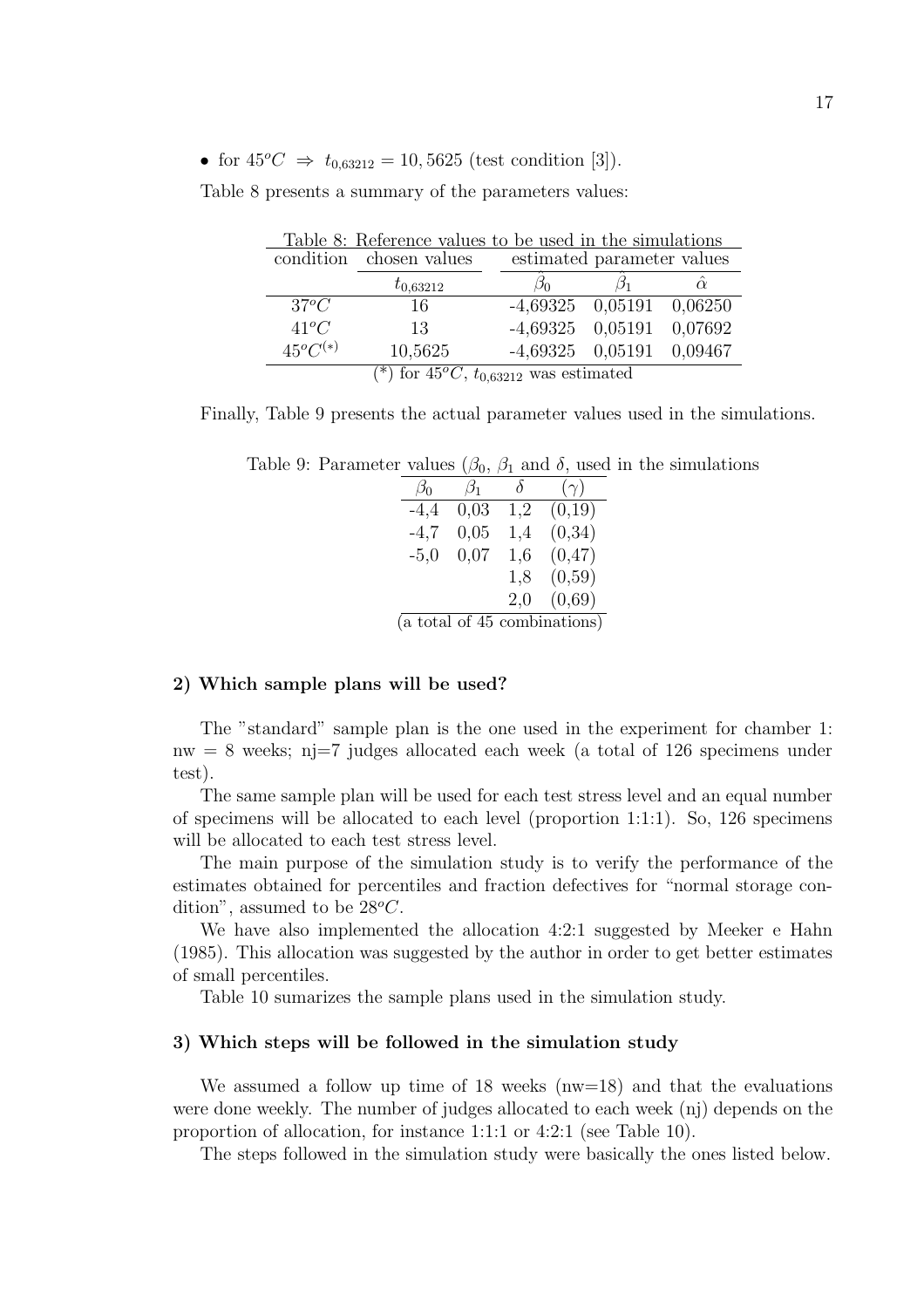|                 | allocation proportion |                    |               |         |         |                    |         |  |  |  |
|-----------------|-----------------------|--------------------|---------------|---------|---------|--------------------|---------|--|--|--|
|                 |                       |                    | 1:1:1         |         |         | 4:2:1              |         |  |  |  |
| characteristics |                       | test stress levels |               |         |         | test stress levels |         |  |  |  |
|                 |                       | $37^oC$            | $41^{\circ}C$ | $45^oC$ | $37^oC$ | $41^oC$            | $45^oC$ |  |  |  |
| $N^* = 378$     | $n^*$                 | 126                | 126           | 126     | 216     | 108                | 54      |  |  |  |
|                 | $nj^*$                |                    |               |         | 12      | 6                  | 3       |  |  |  |
|                 | $nw^*$                | 18                 | 18            | 18      | 18      | 18                 | 18      |  |  |  |
| $N = 756$       | n                     | 252                | 252           | 252     | 432     | 216                | 108     |  |  |  |
|                 | n <sub>]</sub>        | 14                 | 14            | 14      | 24      | 12                 | 6       |  |  |  |
|                 | nw                    | 18                 | 18            | 18      | 18      | 18                 | 18      |  |  |  |

Table 10: Sample plans implemented in the simulation study for each of the 45 scenarios of Table 9

 $(*)$  N= total number of specimens; n=number of specimens allocated;

nj=number of judges allocated to each week; nw= number of follow up weeks

- step 1: choose a set o parameter values  $\beta_0$ ,  $\beta_1$  and  $\delta$  (or  $\gamma$ ) from Table 9;
- step 2: generate three random samples of failure time data t, from each of the three Weibull  $(\alpha, \delta)$  distributions, where  $\alpha = \exp \beta_0 + \beta_1 37$ ,  $\alpha =$  $\exp \beta_0 + \beta_1 41$ ,  $\alpha = \exp \beta_0 + \beta_1 45$ ,  $\delta = e^{\gamma}$ , with  $\beta_0, \beta_1, \delta$  chosen in step 1. The sample sizes for each test stress level  $(37^{\circ}C, 41^{\circ}C, 45^{\circ}C)$ depends on the allocation plan:  $1;1;1$  or  $4:2:1$  (see Table 10);
- step 3: dichotomize the results and store them in a vector (Y). The dichotomization is done by comparing each failure time t (generated according to each Weibull distribution) with the evaluation times  $\tau$  ( $\tau$  assumes vaules 1 to 18 weeks). If  $t > 0$  then Y=0, otherwise Y=1 (failure has already ocurred);
- step 4: calculate the maximum likelihood estimator of  $\beta_0$ ,  $\beta_1$  and  $\gamma$  (or, equivalently,  $\alpha \in \delta$ ) using the dichotomized data;
- step 5: using the parameters estimates calculated in step 4, find the estimates of percentiles and fraction of defectives for the storage condition  $28^{\circ}C$ ;
- step 6: store the values calculated in step 5;
- step 7: generate more three random samples as in step 2 and repeat steps 3 to 6;
- step 8: steps 2 to 7 should be repeated until 1000 samples have been generated (for each test stress condition);
- step 9: at the end of the simulation, calculate for each percentile and fraction of defectives of interest, estimated for the storage condition  $28^{\circ}C$ :
	- the average of the 1000 estimated values;
	- the standard deviation (SD) based on the 1000 values;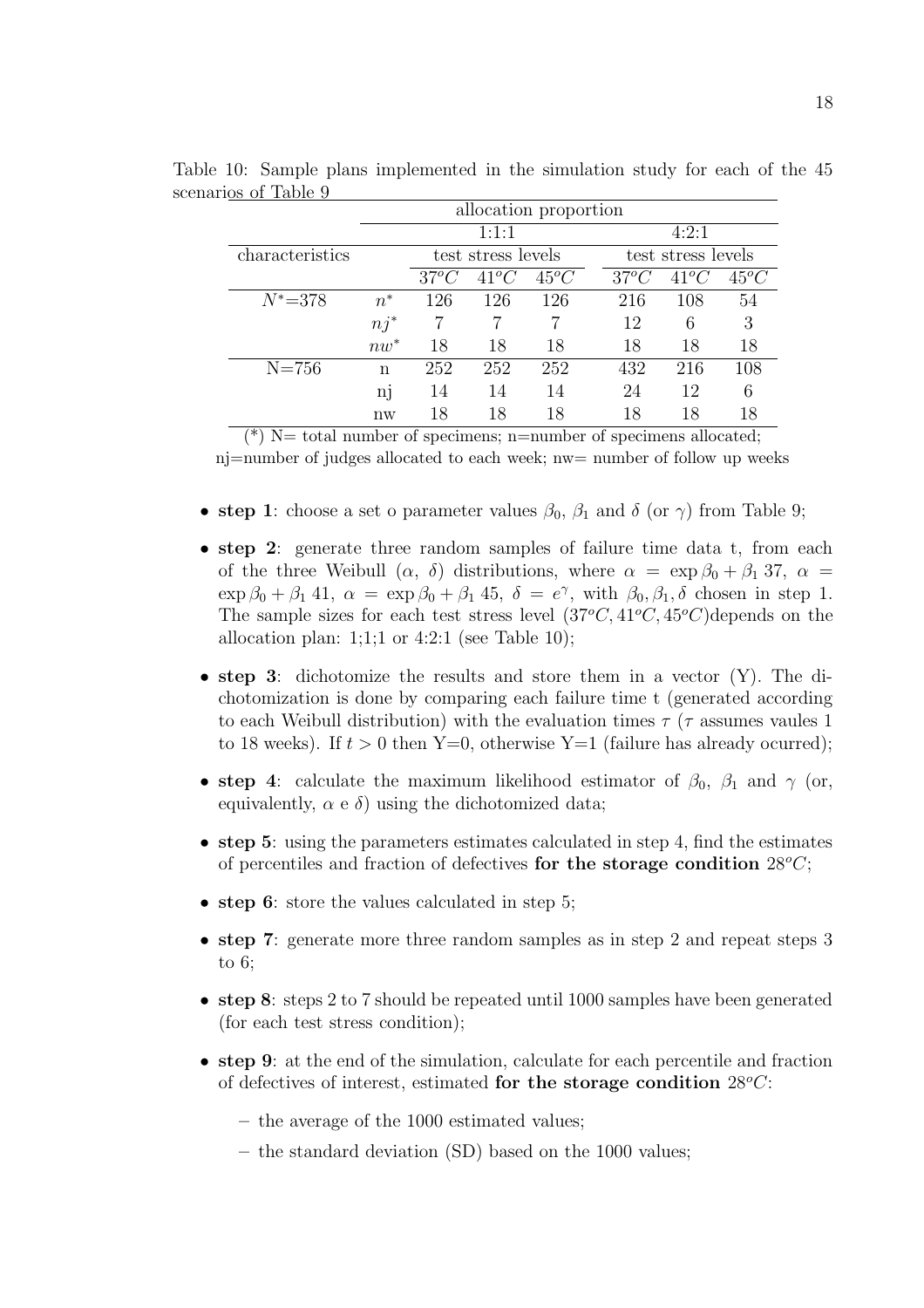– the absolute bias (B), the relative bias (RB) and the MSE (mean square error).

These steps were implemented for each one of the sample plans listed in Table 10.

### 4.2 Simulation Results: model with one covariate only

Tables 11 to 13 present the results of the simulation study for percentiles for the "use" storage condition  $28^{\circ}C$ , with  $\beta_0 = -4.4$  and  $\beta_1 = 0.03, 0.05$  and 0.07 respectively (N=378).There is no clear pattern when we compare 1:1:1 and 4:2:1 plans, taking into account bias, relative bias or standard deviations. There are few exceptions, for instance, for  $\delta = 1, 2$  and  $\beta_1 = 0.03$  plan 1:1:1 is better than 4:2:1 when we compare their relative bias. The same result was found for  $\beta_1=0.05$  and 0.07. For  $\delta=1,4$ and  $\beta_1=0.05$  and 0.07 the RB of plan 1:1:1 is smaller than the value calculated for plan 4:2:1. On the other hand, for  $\beta_1=0.03$  the situation reverses.

Table 11: Simulation results (1000 samples) for percentiles of the condition  $28^{\circ}C$ with  $\beta_0 = -4, 4, \beta_1 = 0, 03$  (N=378 specimens)

|           | δ                                                                                         |                   |          |               |          |                  |                |        |                |        |  |
|-----------|-------------------------------------------------------------------------------------------|-------------------|----------|---------------|----------|------------------|----------------|--------|----------------|--------|--|
|           | 1,2                                                                                       |                   |          | 1.4           |          | $\overline{1,6}$ |                | 1,8    | $\overline{2}$ |        |  |
| p         | alocação                                                                                  |                   | alocação |               | alocação |                  | alocação       |        | alocação       |        |  |
|           | 1:1:1                                                                                     | 4:2:1             | 1:1:1    | 4:2:1         | 1:1:1    | 4:2:1            | 1:1:1          | 4:2:1  | 1:1:1          | 4:2:1  |  |
| $10^{-6}$ | $0,0009^{(1)}$                                                                            | 0.0009            | 0,0029   | 0,0027        | 0.0064   | 0.0060           | 0.0130         | 0,0153 | 0.0222         | 0.0239 |  |
|           | $240^{(2)}$                                                                               | 246               | 153      | 146           | 103      | 95               | 78             | 92     | 64             | - 69   |  |
|           | $0,0027^{(3)}$                                                                            | 0,0026            | 0,0079   | 0,0081        | 0,0186   | 0,0165           | 0,0359         | 0,0417 | 0,0597         | 0,0648 |  |
| $10^{-5}$ | 0,0035                                                                                    | 0,0036            | 0,0088   | 0,0084        | 0,0167   | 0,0151           | 0,0287         | 0,0337 | 0,0452         | 0,0470 |  |
|           | 135                                                                                       | 141               | 91       | 87            | 63       | 57               | 48             | 57     | 41             | 43     |  |
|           | 0.0125                                                                                    | 0.0095            | 0,0241   | 0,0237        | 0,0493   | 0,0446           | 0,0854         | 0.0952 | 0.1311         | 0,1392 |  |
| $10^{-4}$ | 0,0125                                                                                    | 0,0132            | 0,0255   | 0,0244        | 0,0412   | 0,0353           | 0,0591         | 0,0691 | 0,0870         | 0,0856 |  |
|           | 72                                                                                        | 76                | 51       | 49            | -37      | 32               | 28             | 32     | 25             | - 25   |  |
|           | 0.0357                                                                                    | 0.0355            | 0,0748   | 0,0718        | 0,1325   | 0,1216           | 0,2027         | 0,2190 | 0.2853         | 0,2974 |  |
| $10^{-3}$ | 0,0415                                                                                    | 0,0439            | 0,0669   | 0,0643        | 0,0947   | 0,0721           | 0,1094         | 0,1273 | 0,1550         | 0,1368 |  |
|           | 36                                                                                        | 38                | 26       | 25            | -20      | 15               | 14             | 17     | 14             | - 12   |  |
|           | 0,1341                                                                                    | 0,1361            | 0,2347   | 0,2225        | 0,3578   | 0,3295           | 0,4741         | 0,4996 | 0,6115         | 0.6219 |  |
| $10^{-2}$ | 0,1250                                                                                    | 0.1263            | 0,1543   | 0,1520        | 0,2154   | 0,1238           | 0,1873         | 0.2063 | 0.2624         | 0,1865 |  |
|           | 16                                                                                        | 16                | 12       | 11            | 11       | 6                | $\overline{7}$ | 8      | 7              | - 5    |  |
|           |                                                                                           | $0.5107$ $0.5224$ |          | 0,7324 0,6906 | 0,9637   | 0,8804 1,0984    |                | 1,1245 | 1,3195         | 1,2566 |  |
|           | (1) bias—estimate-real: (2) relative bias— (abs value(bias)/real) $\times 100\%$ : (3) SD |                   |          |               |          |                  |                |        |                |        |  |

(1) bias=estimate-real; (2) relative bias=  $(abs.value(bias)/real) \times 100\%$ ; (3) SD

Table 14 presents the results of the simulation study for fraction of defectives ("use" condition 28°C), for  $\beta_0 = -4.4$  e  $\beta_1 = 0.03$ . Once again, there is no indication that one allocation plan is better than the other. The results obtained for other parameter values are similar and will not be shown here.

Now, if the two allocation plans are analysed separately, we observe that the bias (absolute value) and the SD both increase along with increasing percentile values. This pattern can be verified for both allocation plans. The relative bias (RB) on the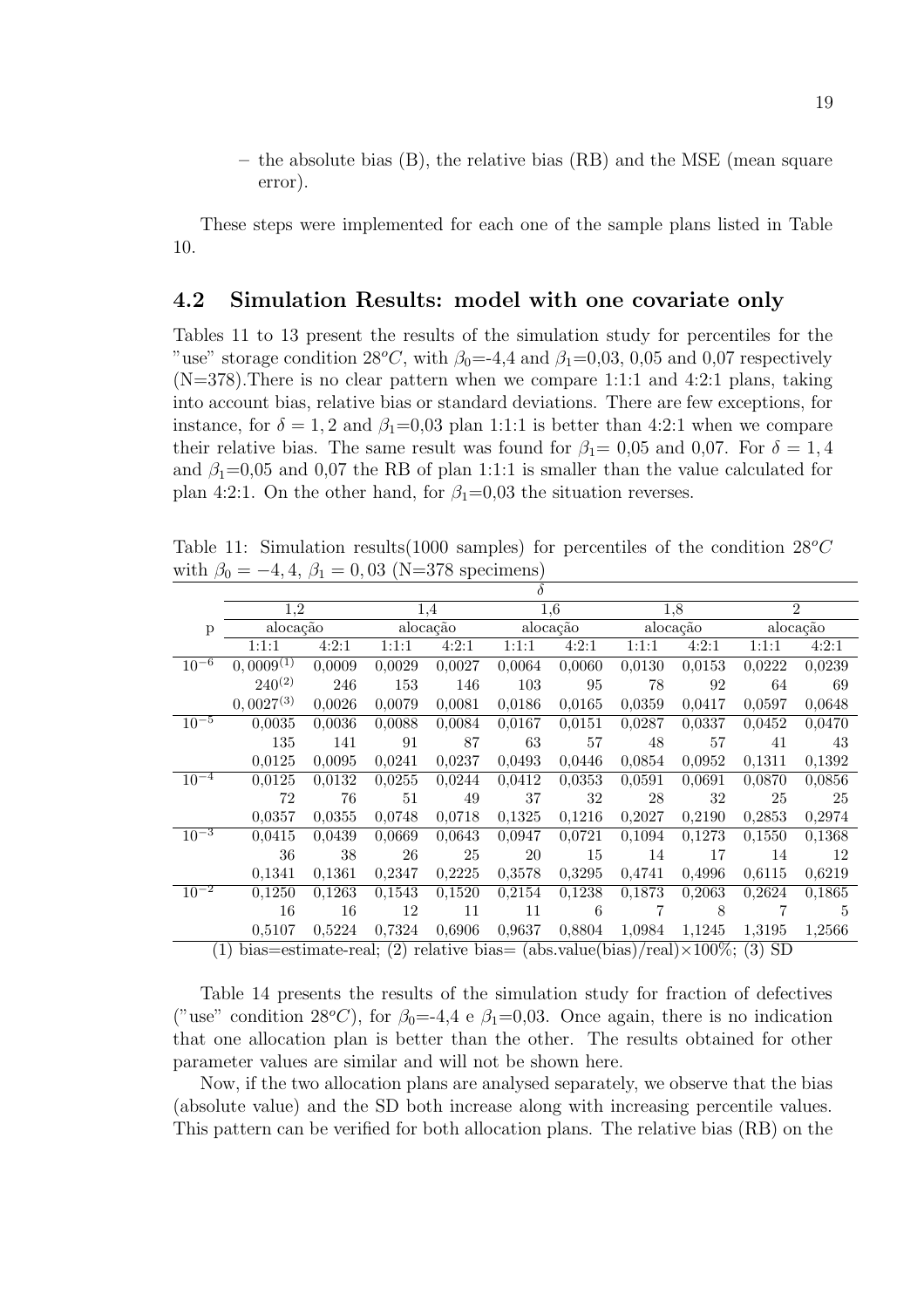|           | $\delta$       |        |        |          |                |                  |                   |        |                |        |  |
|-----------|----------------|--------|--------|----------|----------------|------------------|-------------------|--------|----------------|--------|--|
|           | 1,2            |        |        | 1.4      |                | $\overline{1,6}$ |                   | 1,8    | $\overline{2}$ |        |  |
| p         | alocação       |        |        | alocação | alocação       |                  | alocação          |        | alocação       |        |  |
|           | 1:1:1          | 4:2:1  | 1:1:1  | 4:2:1    | 1:1:1          | 4:2:1            | 1:1:1             | 4:2:1  | 1:1:1          | 4:2:1  |  |
| $10^{-6}$ | $0,0002^{(1)}$ | 0,0003 | 0,0007 | 0,0009   | 0,0016         | 0,0018           | 0,0039            | 0,0047 | 0,0076         | 0,0060 |  |
|           | $105^{(2)}$    | 126    | 68     | 84       | 46             | 50               | 41                | 49     | 39             | -30    |  |
|           | $0,0006^{(3)}$ | 0,0008 | 0,0020 | 0,0024   | 0,0054         | 0,0052           | 0,0110            | 0.0131 | 0.0197         | 0.0183 |  |
| $10^{-5}$ | 0,0010         | 0,0011 | 0,0025 | 0,0030   | 0,0045         | 0,0051           | 0,0096            | 0,0115 | 0.0173         | 0,0134 |  |
|           | 67             | 78     | 45     | 55       | -30            | 34               | 28                | - 34   | 28             | - 21   |  |
|           | 0,0026         | 0,0033 | 0,0072 | 0,0084   | 0,0161         | 0,0158           | 0,0294            | 0,0340 | 0.0473         | 0.0445 |  |
| $10^{-4}$ | 0,0040         | 0.0045 | 0,0082 | 0,0097   | 0,0118         | 0,0136           | 0,0224            | 0,0268 | 0.0380         | 0,0287 |  |
|           | 40             | 45     | 29     | 34       | - 19           | 21               | 18                | 22     | 19             | - 14   |  |
|           | 0,0116         | 0.0139 | 0,0256 | 0,0290   | 0,0479         | 0,0479           | 0,0778            | 0,0874 | 0.1118         | 0,1061 |  |
| $10^{-3}$ | 0,0146         | 0,0161 | 0,0246 | 0,0283   | 0,0281         | 0,0333           | 0,0485            | 0.0578 | 0.0792         | 0.0585 |  |
|           | 22             | 24     | -17    | 19       | $10\,$         | 12               | 11                | - 13   | -13            | - 9    |  |
|           | 0.0513         | 0.0586 | 0,0903 | 0,0992   | 0,1408         | 0,1416           | 0,2015            | 0,2190 | 0,2564         | 0,2461 |  |
| $10^{-2}$ | 0,0474         | 0,0512 | 0,0671 | 0,0745   | 0,0587         | 0,0737           | 0,0940            | 0,1114 | 0,1554         | 0,1148 |  |
|           | 11             | 11     | 9      | 10       | $\overline{5}$ | -7               | - 6               | 7      | 8              | - 5    |  |
|           | 0,2211         | 0.2416 | 0,3095 | 0,3256   | 0,4033         |                  | $0,4035$ $0,5055$ | 0,5262 | 0,5682         | 0,5516 |  |

Table 12: Simulation results (1000 samples) for percentiles of the condition  $28^{\circ}C$ with  $\beta_0 = -4, 4, \beta_1 = 0, 05$  (N=378 specimens)

(1) bias=estimate-real; (2) relative bias=  $(abs.value(bias)/real) \times 100\%$ ; (3) SD

Table 13: Simulation results(1000 samples) for percentiles of the condition  $28^{\circ}C$ with  $\beta_0 = -4, 4, \beta_1 = 0, 07$  (N=378 specimens)

|           | $\delta$                                                                                                                                                                                                                                                                                                                        |        |        |          |                     |           |           |          |          |                |
|-----------|---------------------------------------------------------------------------------------------------------------------------------------------------------------------------------------------------------------------------------------------------------------------------------------------------------------------------------|--------|--------|----------|---------------------|-----------|-----------|----------|----------|----------------|
|           | 1,2                                                                                                                                                                                                                                                                                                                             |        |        | 1.4      |                     | 1,6       |           | 1.8      |          | $\overline{2}$ |
| p         | alocação                                                                                                                                                                                                                                                                                                                        |        |        | alocação |                     | alocação  |           | alocação | alocação |                |
|           | 1:1:1                                                                                                                                                                                                                                                                                                                           | 4:2:1  | 1:1:1  | 4:2:1    | 1:1:1               | 4:2:1     | 1:1:1     | 4:2:1    | 1:1:1    | 4:2:1          |
| $10^{-6}$ | $0,0002^{(1)}$                                                                                                                                                                                                                                                                                                                  | 0,0002 | 0,0006 | 0,0007   | 0,0016              | 0,0015    | 0,0035    | 0,0035   | 0,0069   | 0,0072         |
|           | $143^{(2)}$                                                                                                                                                                                                                                                                                                                     | 147    | 97     | 107      | 80                  | 75        | 65        | 66       | 61       | 64             |
|           | $0,0005^{(3)}$                                                                                                                                                                                                                                                                                                                  | 0,0006 | 0,0015 | 0,0017   | 0,0044              | 0,0044    | 0,0093    | 0,0093   | 0,0180   | 0,0162         |
| $10^{-5}$ | 0,0008                                                                                                                                                                                                                                                                                                                          | 0,0008 | 0,0021 | 0,0023   | $0,\overline{0047}$ | 0,0044    | 0,0089    | 0,0091   | 0,0153   | 0,0165         |
|           | 91                                                                                                                                                                                                                                                                                                                              | 93     | - 66   | 73       | 55                  | 51        | 46        | 47       | 43       | 46             |
|           | 0,0020                                                                                                                                                                                                                                                                                                                          | 0,0023 | 0,0054 | 0,0058   | 0,0129              | 0,0127    | 0,0237    | 0,0240   | 0.0409   | 0,0379         |
| $10^{-4}$ | 0,0032                                                                                                                                                                                                                                                                                                                          | 0,0032 | 0,0070 | 0,0078   | 0,0129              | 0,0121    | 0,0217    | 0,0223   | 0,0326   | 0,0365         |
|           | 56                                                                                                                                                                                                                                                                                                                              | 57     | 43     | 48       | 36                  | 33        | 31        | 32       | 29       | 32             |
|           | 0.0084                                                                                                                                                                                                                                                                                                                          | 0.0093 | 0.0192 | 0,0203   | 0,0377              | 0,0371    | 0,0608    | 0.0619   | 0.0928   | 0,0882         |
| $10^{-3}$ | 0,0124                                                                                                                                                                                                                                                                                                                          | 0,0123 | 0,0222 | 0,0254   | 0,0332              | 0,0313    | 0,0501    | 0,0522   | 0,0654   | 0,0771         |
|           | 33                                                                                                                                                                                                                                                                                                                              | 32     | 26     | 30       | 22                  | <b>20</b> | <b>20</b> | 21       | 18       | 21             |
|           | 0,0362                                                                                                                                                                                                                                                                                                                          | 0,0385 | 0,0684 | 0,0703   | 0,1091              | 0,1073    | 0,1543    | 0,1580   | 0,2086   | 0,2020         |
| $10^{-2}$ | 0,0432                                                                                                                                                                                                                                                                                                                          | 0,0424 | 0,0638 | 0,0779   | 0,0766              | 0,0737    | 0,1070    | 0,1148   | 0,1185   | 0,1513         |
|           | 17                                                                                                                                                                                                                                                                                                                              | 17     | 14     | 18       | 12                  | 11        | 12        | 13       | 10       | -13            |
|           | 0,1535                                                                                                                                                                                                                                                                                                                          | 0,1601 | 0,2393 | 0,2379   | 0,3112              | 0,3070    | 0,3848    | 0,3967   | 0,4625   | 0,4540         |
| $7111: -$ | $\mathcal{L}$ = $\mathcal{L}$ = $\mathcal{L}$ = $\mathcal{L}$ = $\mathcal{L}$ = $\mathcal{L}$ = $\mathcal{L}$ = $\mathcal{L}$ = $\mathcal{L}$ = $\mathcal{L}$ = $\mathcal{L}$ = $\mathcal{L}$ = $\mathcal{L}$ + $\mathcal{L}$ = $\mathcal{L}$ + $\mathcal{L}$ + $\mathcal{L}$ + $\mathcal{L}$ + $\mathcal{L}$ + $\mathcal{L}$ + |        |        |          |                     |           |           |          |          |                |

(1) bias=estimate-real; (2) relative bias=  $(abs.value(bis)/real) \times 100\%$ ; (3) SD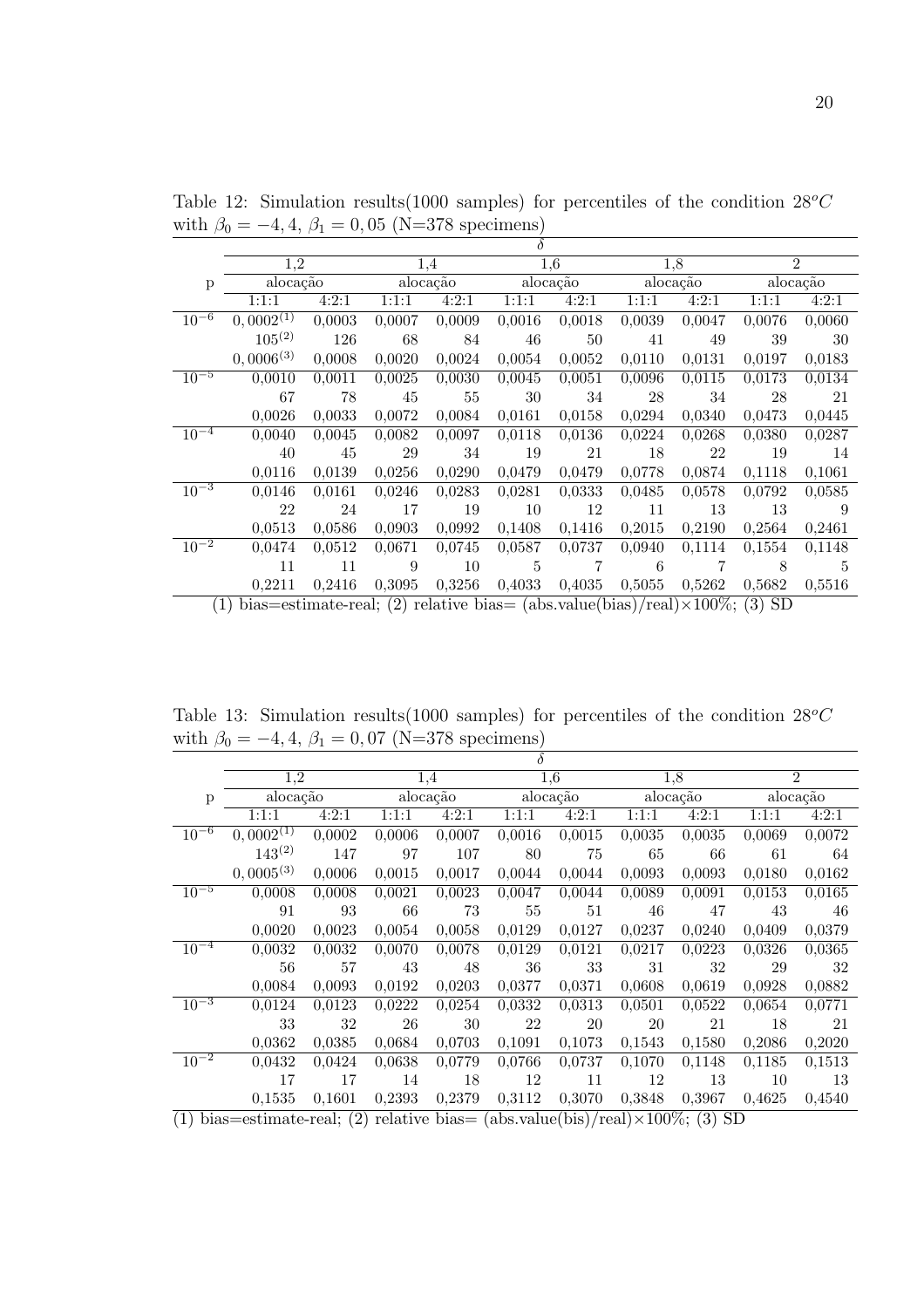|                | $\delta$                                                                                                 |                |                |                           |                           |                |                |                |                |                |
|----------------|----------------------------------------------------------------------------------------------------------|----------------|----------------|---------------------------|---------------------------|----------------|----------------|----------------|----------------|----------------|
|                | 1.2                                                                                                      |                |                | 1,4                       | 1,6                       |                |                | 1,8            |                |                |
| $t_{0}$        | alocation                                                                                                |                |                | alocation                 | alocation                 |                |                | alocation      |                | alocation      |
|                | 1:1:1                                                                                                    | 4:2:1          |                | $1:1:1$ $4:2:1$           |                           | 1:1:1 $4:2:1$  | 1:1:1          | 4:2:1          | 1:1:1          | 4:2:1          |
| $\mathbf{1}$   | $0,0019^{(1)}$                                                                                           | 0,0023         | 0,0013         | 0,0013                    | 0,0009                    | 0,0011         | 0,0006         | 0,0006         | 0,0003         | 0,0004         |
|                | $15^{(2)}$                                                                                               | 17             | $20\,$         | 19                        | 27                        | 31             | 36             | 40             | 37             | 49             |
|                | $0,0104^{(3)}$                                                                                           | 0,0116         | 0,0062         | 0,0063                    | 0,0037                    | 0,0038         | 0,0022         | 0,0026         | 0,0013         | 0,0014         |
| $\overline{2}$ | 0,0028                                                                                                   | 0,0031         | 0,0022         | 0,0020                    | 0,0016                    | 0,0020         | 0,0012         | 0,0013         | 0,0008         | 0,0009         |
|                | 9                                                                                                        | 10             | 13             | 12                        | <b>16</b>                 | $20\,$         | $22\,$         | 23             | 23             | 28             |
|                | 0,0189                                                                                                   | 0,0203         | 0,0125         | 0,0125                    | 0,0084                    | 0,0083         | 0,0056         | 0,0060         | 0,0036         | 0,0038         |
| 4              | 0,0040                                                                                                   | 0,0040         | 0,0038         | 0,0032                    | 0,0024                    | 0,0037         | 0,0026         | 0,0025         | 0,0019         | 0,0021         |
|                | 6                                                                                                        | $\overline{6}$ | 8 <sup>8</sup> | $\overline{7}$            | $\sim$ 8                  | 12             | 13             | 13             | 15             | <sup>16</sup>  |
|                | 0,0347                                                                                                   | 0,0354         | 0,0257         | 0,0252                    | 0,0189                    | 0,0186         | 0,0142         | 0,0147         | 0,0106         | 0,0104         |
| 8              | 0,0062                                                                                                   | 0,0052         | 0,0072         | 0,0055                    | 0,0033                    | 0,0078         | 0,0063         | 0,0058         | 0,0060         | 0,0053         |
|                | $\overline{4}$                                                                                           | 3              | $\overline{6}$ | $\overline{5}$            | $\overline{4}$            | $\overline{9}$ | $\overline{9}$ | $\overline{9}$ | <sup>12</sup>  | <sup>10</sup>  |
|                | 0,0636                                                                                                   | 0,0616         | 0,0536         | 0,0522                    | 0,0438                    | 0,0435         | 0,0375         | 0,0372         | 0,0329         | 0,0302         |
| 12             | 0,0081                                                                                                   | 0,0063         | 0,0110         | 0,0083                    | 0,0040                    | 0,0127         | 0,0114         | 0,0109         | 0,0127         | 0,0106         |
|                | 3                                                                                                        | 3              | $\overline{6}$ | 4                         | $\overline{2}$            | $8\,$          | $\overline{9}$ | 8 <sup>8</sup> | 12             | 10             |
|                | 0,0898                                                                                                   | 0,0851         | 0,0822         | 0,0801                    | 0,0719                    | 0,0727         | 0,0671         | 0,0655         | 0,0650         | 0,0581         |
| 16             | 0,0093                                                                                                   | 0,0069         | 0,0142         | 0,0105                    | 0,0042                    | 0,0174         | 0,0172         | 0,0172         | 0,0210         | 0,0176         |
|                | 3                                                                                                        | 2              | $\overline{5}$ | $\overline{4}$            | $\overline{\phantom{a}2}$ | $\overline{7}$ | 8 <sup>8</sup> | $\sim$ 8       | 11             | $\overline{9}$ |
|                | 0,1124                                                                                                   | 0,1056         | 0,1092         | 0,1064                    | 0,1007                    | 0,1030         | 0,1000         | 0,0978         | 0,1030         | 0,0919         |
| 20             | 0,0092                                                                                                   | 0,0067         | 0,0158         | 0,0114                    | 0,0034                    | 0,0204         | 0,0218         | 0,0227         | 0,0282         | 0,0245         |
|                | $\overline{2}$                                                                                           | $\overline{2}$ | $\overline{4}$ | 3                         | <sup>1</sup>              | $\overline{6}$ | $\overline{7}$ | $\overline{7}$ | 10             | $\overline{9}$ |
|                | 0,1309                                                                                                   | 0,1226         | 0,1322         | 0,1288                    | 0,1273                    | 0,1305         | 0,1319         | 0,1299         | 0,1410         | 0,1267         |
| 24             | 0,0077                                                                                                   | 0,0053         | 0,0153         | 0,0105                    | 0,0007                    | 0,0206         | 0,0234         | 0,0252         | 0,0314         | 0,0282         |
|                | $\overline{2}$                                                                                           | $\sim$ 1       | 3              | $\overline{\phantom{a}2}$ | 0,2                       | $\overline{5}$ | $\sim$ 6       | $\overline{6}$ | $\sim$ 8       | $\sim$ 8       |
|                | 0,1449                                                                                                   | 0,1358         | 0,1499         | 0,1462                    | 0,1492                    | 0,1524         | 0,1585         | 0,1569         | 0,1723         | 0,1570         |
| $32\,$         | 0,0012                                                                                                   | $-0,0004$      | 0,0080         | 0,0032                    | $-0,0103$                 | 0,0115         | 0,0141         | 0,0172         | 0,0202         | 0,0200         |
|                | 0,2                                                                                                      | 0,06           | <sup>1</sup>   | 0,6                       | 2                         | 2              | 2              | 3              | $\overline{4}$ | $\overline{4}$ |
|                | 0,1608                                                                                                   | 0,1508         | 0,1689         | 0,1654                    | 0,1746                    | 0,1755         | 0,1878         | 0,1845         | 0,2031         | 0,1896         |
|                | $\overline{(1)}$ bias=estimate-real value; (2) relative bias= (abs.value(bias)/real value)×100\%; (3) SD |                |                |                           |                           |                |                |                |                |                |

Table 14: Simulation results (1000 samples)- fraction defectives at  $t_0$  weeks - condition:  $28^{\circ}C$ ,  $\beta_0 = -4, 4, \beta_1 = 0, 03$  (N=378 specimens)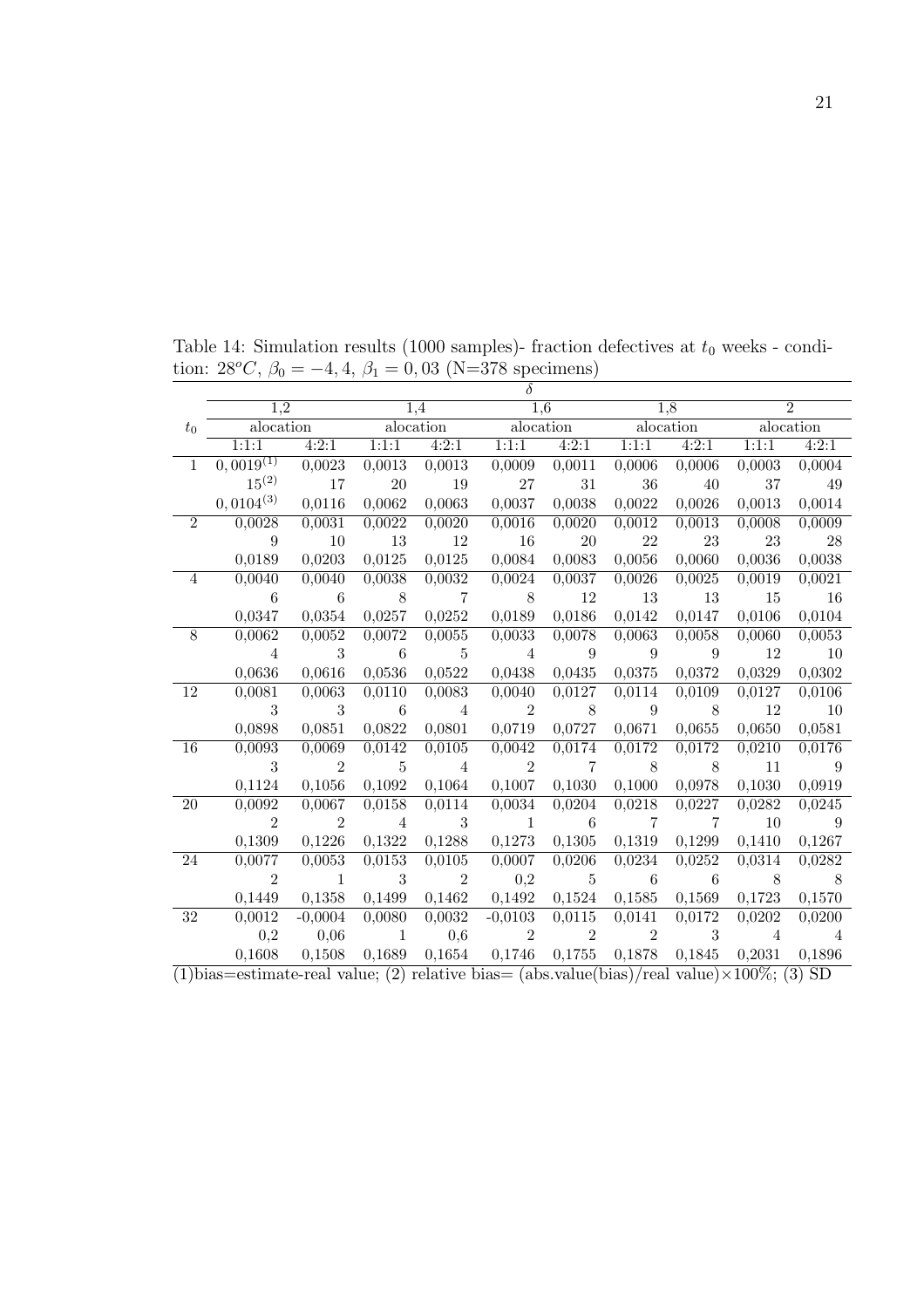other hand, decreases with increasing percentile values. For fraction of defectives no pattern was identified.

The results for  $N=756$  will not be shown here. As one would expect, an increase in the total sample size leads to a reduction of the SD of the estimates.

### 4.3 Simulation Study with the Weibull model with two covariates.

The model presented in Section 2 (equation [2]), considering only two covariates has the form given below:

$$
\mathbf{X_j} = (X_j^0, ..., X_j^q) = (X_j^0, X_j^1, X_j^2) = (1, X_j^1, X_j^2) \text{ and}
$$
  

$$
\boldsymbol{\beta} = (\beta_0, \beta_1, \beta_2)'
$$

Therefore,

$$
\alpha_j = \exp(\beta_0 + \beta_1 X_j^1 + \beta_2 X_j^2)
$$
  
e  $\delta = \exp(\gamma)$  for all  $j = 1, 2, ..., n_i$  and  $i = 1, 2, ..., k$ 

Then,  $\boldsymbol{\theta} = (\beta_0, \beta_1, \beta_1, \gamma)'$  is the parameter to be estimated by maximum likelihood.

Here we have considered the scenario of an overstress testing, with two stress variables (for instance, temperature and humidity). As it was discussed in the previous section, the purpose is to evaluate through a simulation study, the performance of estimates for fraction of defectives and percentiles of the failure time distribution in the "use" condition, assumed to be  $[28^{\circ}C; 40\% \text{ RU}]$ .

The overstress conditions, parameter values and sample plans used, were chosen through an analysis of the stress levels present in the real data set.

Table 15 presents the overstress conditions and parameter values used in the simulations and Table 16 presents the sample plans considered.

#### 4.4 Simulation Results: model with two covariates

Tables 17 and 18 present the simulation results for the percentiles of the failure time distribution for condition  $[28^{\circ}C, 40^{\circ}\%]$ .

The pattern is the same for the two situations ilustrated. The bias and standard deviation both increase with the increase of the percentiles. The relative bias, on the contrary, decreases with the increase of the percentile.

Now, if one fixes a percent value (p value), the analysis across that line shows that the bias and standard deviation both increase with increasing values of  $\delta$ . The relative bias decreases.

For the fraction defectives (Tables 19 and 20) the results are very similar to the ones decribed above. As the reference time increases  $(t_0)$ , the bias and SD of fraction defectives increase. The relative bias though decreases.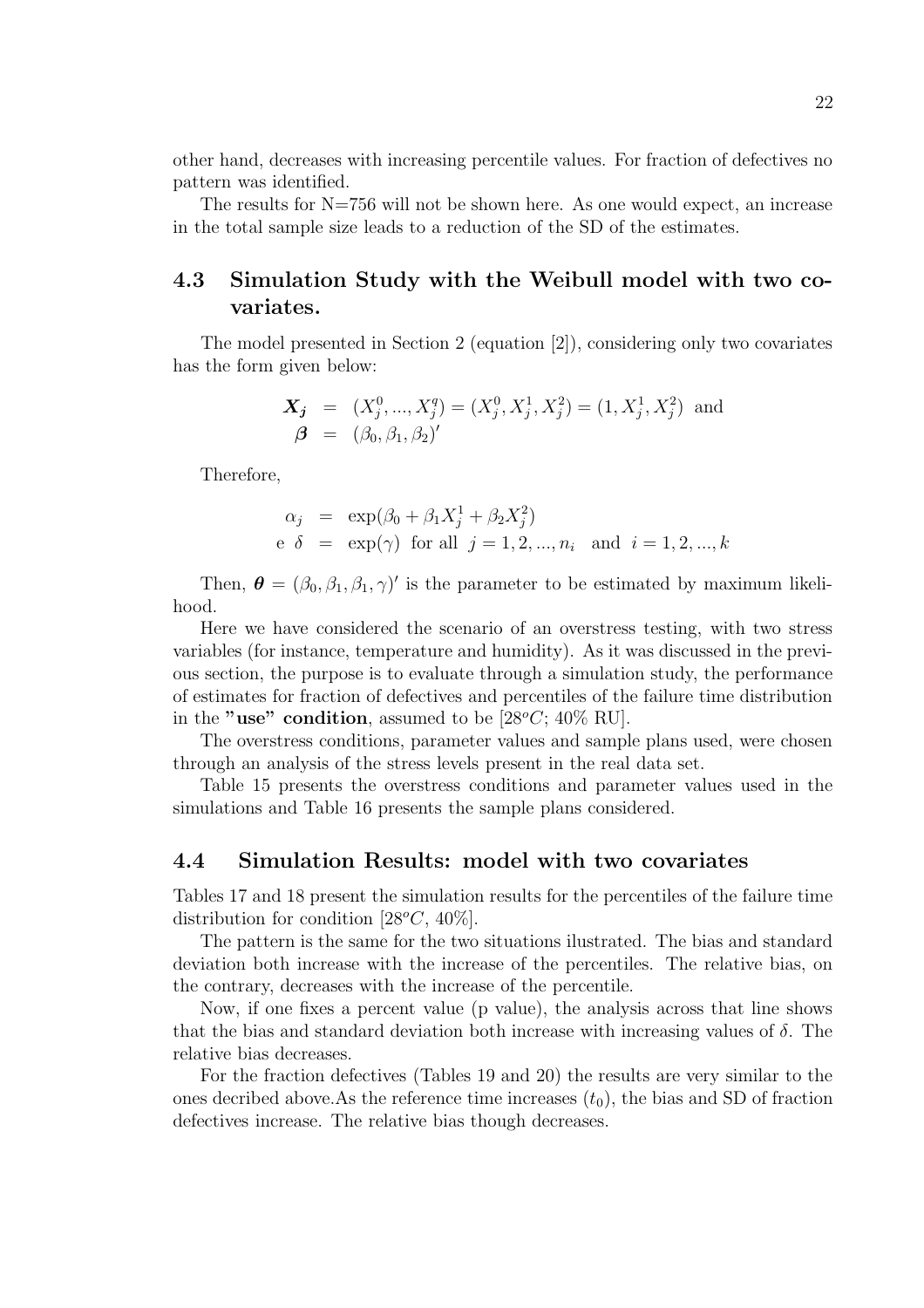|                                |           |           | parameters |            |            |
|--------------------------------|-----------|-----------|------------|------------|------------|
| conditions                     | $\beta_0$ | $\beta_1$ | $\beta_2$  | $\delta^*$ | $(\gamma)$ |
| $(1)$ 37 <sup>o</sup> C, 60\%  | $-6,5$    | 0,08      | 0,0112     | 1,2        | (0,19)     |
| $(2)$ 37°C, 80%                | $-6,5$    | 0,08      | 0,0112     | 1,2        | (0,19)     |
| $(3)$ 45 <sup>o</sup> C, 60\%  | $-6,5$    | 0,08      | 0,0112     | 1,2        | (0,19)     |
| $(4)$ 45 <sup>o</sup> C, 80\%  | $-6,5$    | 0,08      | 0,0112     | 1,2        | (0,19)     |
|                                |           |           |            |            |            |
|                                |           |           |            |            |            |
|                                |           |           |            |            |            |
| $(17)$ 37°C, 60%               | $-6,5$    | 0,08      | 0,0112     | 2,0        | (0,69)     |
| $(18)$ 37°C, 80%               | $-6,5$    | 0,08      | 0,0112     | 2,0        | (0,69)     |
| $(19)$ 45 <sup>o</sup> C, 60\% | $-6,5$    | 0,08      | 0,0112     | 2,0        | (0,69)     |
| $(20)$ 45 <sup>o</sup> C, 80\% | $-6,5$    | 0,08      | 0,0112     | 2,0        | (0,69)     |
| $(21)$ 37°C, 60%               | $-7,2$    | 0,112     | 0,005      | 1,2        | (0,19)     |
| $(22)$ 37°C, 80%               | $-7,2$    | 0,112     | 0,005      | 1,2        | (0,19)     |
| $(23)$ 45 <sup>o</sup> C, 60\% | $-7,2$    | 0,112     | 0,005      | 1,2        | (0,19)     |
| $(24)$ 45 <sup>o</sup> C, 80\% | $-7,2$    | 0,112     | 0,005      | 1,2        | (0,19)     |
|                                |           |           |            |            |            |
|                                |           |           |            |            |            |
|                                |           |           |            |            |            |
| $(37)$ 37°C, 60%               | $-7,2$    | 0,112     | 0,005      | 2,0        | (0,69)     |
| $(38)~37^oC, 80\%$             | $-7,2$    | 0,112     | 0,005      | 2,0        | (0,69)     |
| $(39)$ 45 <sup>o</sup> C, 60\% | $-7,2$    | 0,112     | 0,005      | 2,0        | (0,69)     |
| $(40)$ 45°C, 80%               | $-7,2$    | 0,112     | 0,005      | $_{2,0}$   | (0,69)     |
|                                |           |           |            |            |            |

Table 15: Overstress conditions and parameter values used in the simulation study parameters

 $(*)$  range: 1,2 a 2 (in steps of size  $0,2$ ).

Table 16: Sample plans used in the simulations for each scenario listed in Table 15

| characteristics |                        | overstress conditions |                       |                 |                       |  |  |  |
|-----------------|------------------------|-----------------------|-----------------------|-----------------|-----------------------|--|--|--|
|                 |                        | $[37^oC, 60\%]$       | $[37^{\circ}C, 80\%]$ | $[45^oC, 60\%]$ | $[45^{\circ}C, 80\%]$ |  |  |  |
| $N^* = 504$     | $n^*$                  | 126                   | 126                   | 126             | 126                   |  |  |  |
|                 | $nj^*$                 |                       |                       |                 |                       |  |  |  |
|                 | $nw^*$                 | 18                    | 18                    | 18              |                       |  |  |  |
| $N = 1008$      | n                      | 252                   | 252                   | 252             | 252                   |  |  |  |
|                 | nj                     | 14                    | 14                    | 14              |                       |  |  |  |
|                 | $\mathbf{n}\mathbf{w}$ |                       | 18                    |                 |                       |  |  |  |

 $(*)$  N= total number of specimens under test; n=number of specimens allocated; nj=number of judges; nw=number of follow up weeks.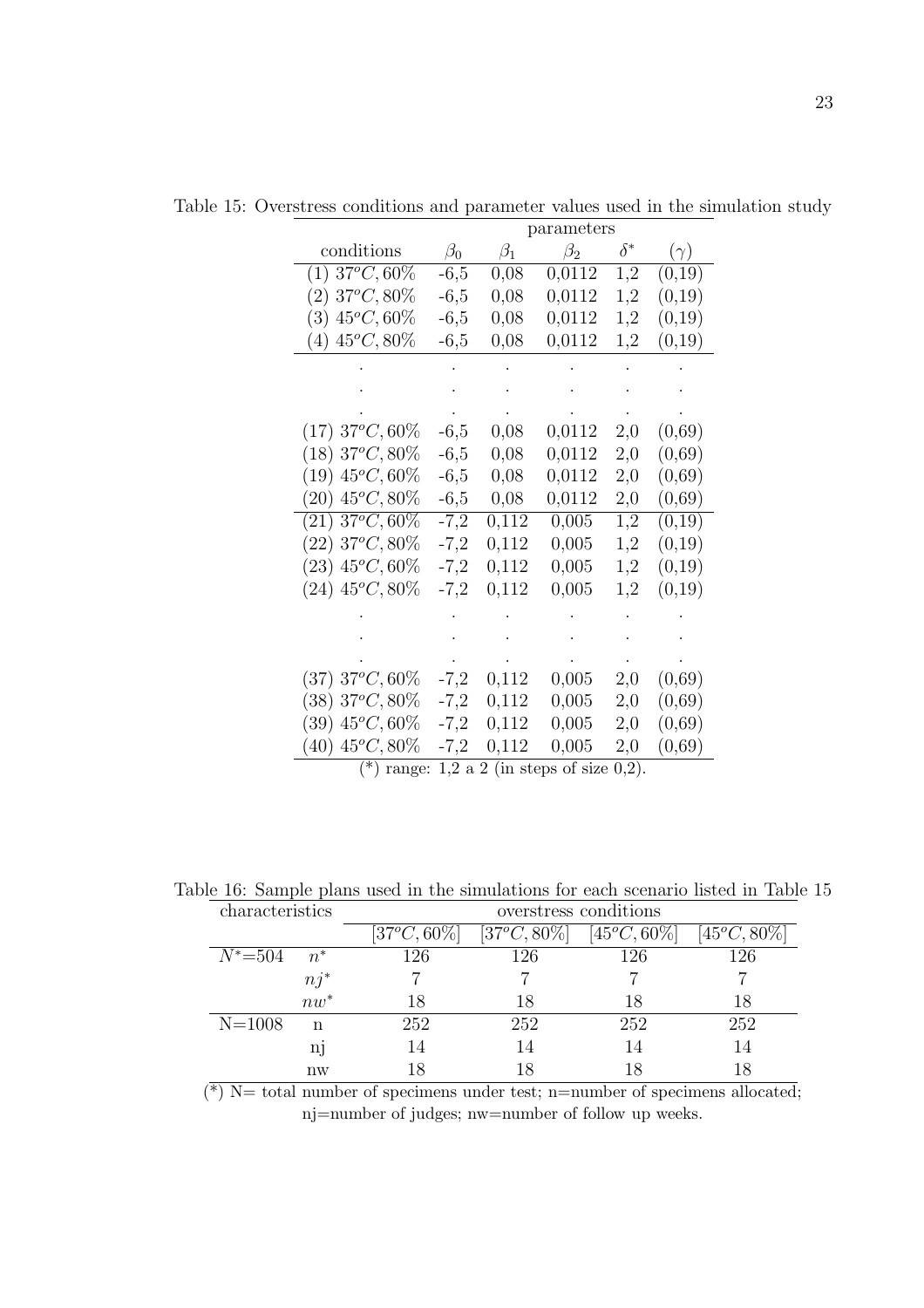|           |                |        | $\delta$ |        |                |
|-----------|----------------|--------|----------|--------|----------------|
| р         | 1,2            | 1,4    | 1,6      | 1,8    | $\overline{2}$ |
| $10^{-6}$ | $0,0004^{(1)}$ | 0,0011 | 0,0039   | 0,0066 | 0,0093         |
|           | $75^{(2)}$     | 46     | 49       | 31     | 21             |
|           | $0,0010^{(3)}$ | 0,0033 | 0,0109   | 0,0190 | 0,0313         |
| $10^{-5}$ | 0,0016         | 0,0038 | 0,0113   | 0,0164 | 0,0207         |
|           | 48             | 30     | 33       | 21     | 15             |
|           | 0,0046         | 0,0122 | 0,0321   | 0,0517 | 0,0774         |
| $10^{-4}$ | 0,0065         | 0,0120 | 0,0310   | 0,0391 | 0,0445         |
|           | 29             | 19     | 22       | 14     | 10             |
|           | 0,0209         | 0,0452 | 0,0947   | 0,1378 | 0,1881         |
| $10^{-3}$ | 0,0239         | 0,0344 | 0,0800   | 0,0882 | 0,0916         |
|           | 16             | 10     | 13       | 9      | 6              |
|           | 0,0943         | 0,1636 | 0,2751   | 0,3578 | 0,4460         |
| $10^{-2}$ | 0,0816         | 0,0906 | 0,1915   | 0,1914 | 0,1874         |
|           | 8              | 5      | 8        | 5      | 4              |
|           | 0,4194         | 0,5831 | 0,7945   | 0,9176 | 1,0526         |

Table 17: Simulation results (1000 samples) for percentiles for the condition  $[28^{\circ}C,$ 40%], with  $\beta_0 = -6, 5, \beta_1 = 0, 08, \beta_2 = 0, 0112$  (N=504 specimens)

(1) bias=estimative-real; (2) relative bias=  $(abs.value(bias)/real) \times 100\%$ ; (3) SD

Table 18: Simulation results (1000 samples) for percentiles for condition  $[28^{\circ}C,$ 40%], with  $\beta_0 = -7, 2, \beta_1 = 0, 112, \beta_2 = 0, 005$  (N=504 specimens)

|           |                |                  | $\delta$ |        |                |
|-----------|----------------|------------------|----------|--------|----------------|
| р         | 1,2            | $1,\overline{4}$ | 1,6      | 1,8    | $\overline{2}$ |
| $10^{-6}$ | $0,0004^{(1)}$ | 0,0014           | 0,0038   | 0,0088 | 0,0153         |
|           | $81^{(2)}$     | 53               | 44       | 39     | 33             |
|           | $0,0011^{(3)}$ | 0,0036           | 0,0098   | 0,0225 | 0,0422         |
| $10^{-5}$ | 0,0018         | 0,0048           | 0,0110   | 0,0223 | 0,0344         |
|           | 53             | 36               | 31       | 28     | 23             |
|           | 0,0051         | 0,0134           | 0,0307   | 0,0602 | 0,1010         |
| $10^{-4}$ | 0,0075         | 0,0161           | 0,0309   | 0,0537 | 0,0738         |
|           | 32             | 24               | 20       | 19     | 16             |
|           | 0,0232         | 0,0492           | 0,0944   | 0,1585 | 0,2377         |
| $10^{-3}$ | 0,0282         | 0,0518           | 0,0814   | 0,1212 | 0,1488         |
|           | 18             | 15               | 13       | 12     | 10             |
|           | 0,1036         | 0,1771           | 0,2843   | 0,4071 | 0,5450         |
| $10^{-2}$ | 0,0954         | 0,1625           | 0,1998   | 0,2492 | 0,2774         |
|           | 9              | 9                | 7        | 7      | 6              |
|           | 0,4514         | 0,6285           | 0,8440   | 1,0271 | 1,2259         |

(1) bias=estimative-real; (2) relative bias= (abs. value(vício)/real) $\times 100\%$ ; (3) SD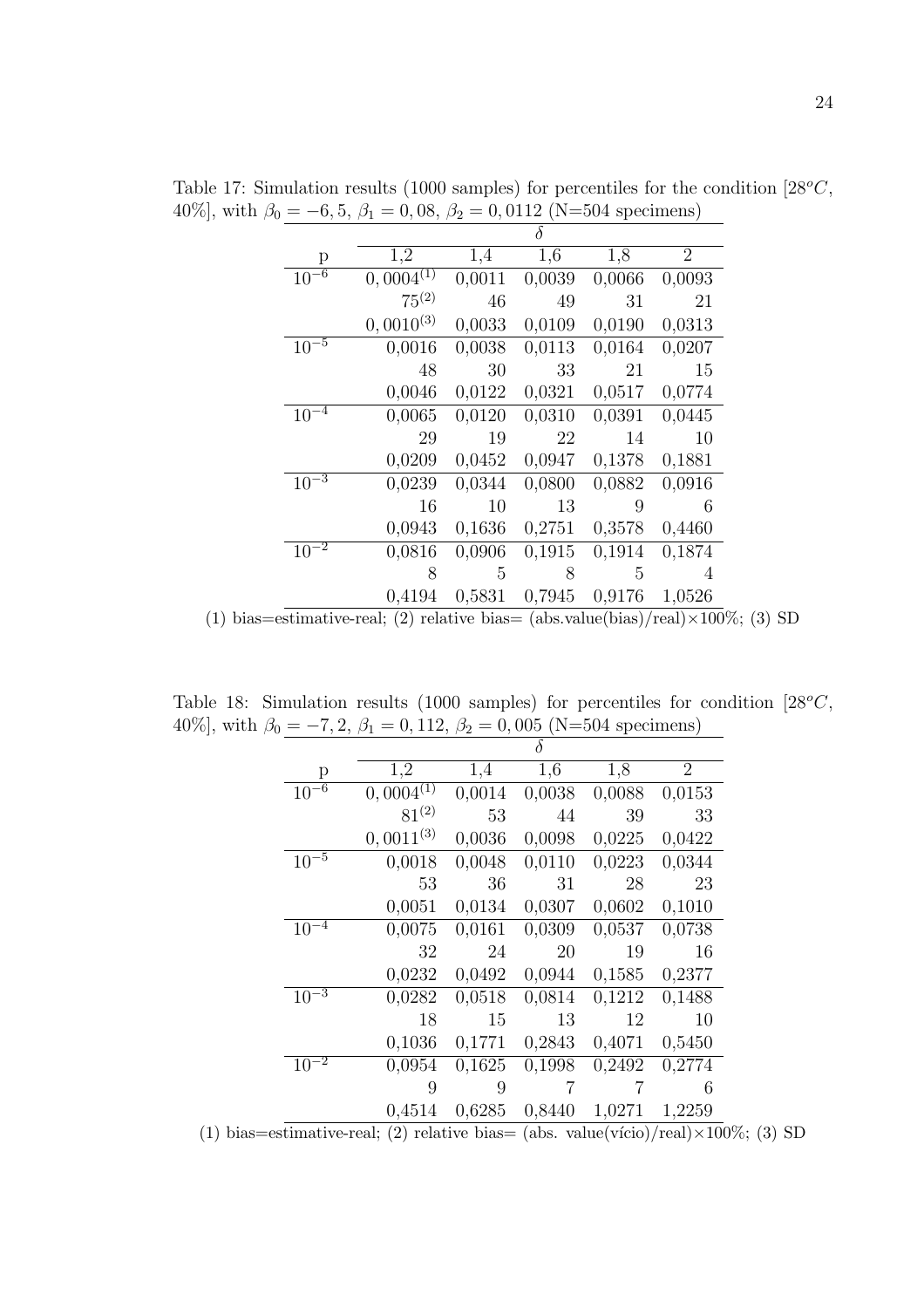The analysis of Tables 19 and 20 across any chosen line (lets say,  $t_0 = 4$ ), shows that the SD decreases with the increase of the  $\delta$  values. There is no pattern for the other two measures of performance (bias and relative bias).

The simulation results with  $N=1008$  are not included here since the pattern observed is the same described above. A reduction in the SD of the estimatives was observed.

Table 19: Simulation results (1000 samples) for fraction defectives in  $t_0$  weeks (for 28<sup>o</sup>C and 40\% UR), with  $\beta_0 = -6, 5, \beta_1 = 0, 08, \beta_2 = 0, 0112$  (N=504 specimens)

| $t_{0}$         | 1,2            | 1,4            | 1,6                 | 1,8            | $\overline{2}$ |
|-----------------|----------------|----------------|---------------------|----------------|----------------|
| $\mathbf{1}$    | $0,0006^{(1)}$ | 0,0005         | $0,000\overline{1}$ | 0,0001         | 0,00006        |
|                 | $6^{(2)}$      | 10             | $\overline{4}$      | 9              | 13             |
|                 | $0,0050^{(3)}$ | 0,0027         | 0,0013              | 0,0007         | 0,0004         |
| $\overline{2}$  | 0,0010         | 0,0009         | 0,0002              | 0,0002         | 0,0002         |
|                 | 4              | 7              | 3                   | 5              | 8              |
|                 | 0,0095         | 0,0060         | 0,0034              | 0,0020         | 0,0012         |
| $\overline{4}$  | 0,0016         | 0,0017         | 0,0004              | 0,0004         | 0,0004         |
|                 | 3              | 5              | $\overline{2}$      | 3              | 5              |
|                 | 0,0183         | 0,0131         | 0,0086              | 0,0058         | 0,0039         |
| 8               | 0,0028         | 0,0035         | 0,0013              | 0,0011         | 0,0011         |
|                 | $\overline{2}$ | $\overline{4}$ | $\overline{2}$      | 3              | 4              |
|                 | 0,0355         | 0,0288         | 0,0222              | 0,0170         | 0,0129         |
| 12              | 0,0041         | 0,0054         | 0,0030              | 0,0023         | 0,0022         |
|                 | $\overline{2}$ | 4              | 3                   | 3              | 3              |
|                 | 0,0520         | 0,0455         | 0,0387              | 0,0319         | 0,0261         |
| 16              | 0,0052         | 0,0073         | 0,0051              | 0,0039         | 0,0037         |
|                 | $\overline{2}$ | 4              | 3                   | 3              | 3              |
|                 | 0,0674         | 0,0620         | 0,0567              | 0,0493         | 0,0427         |
| 20              | 0,0059         | 0,0088         | 0,0074              | 0,0056         | 0,0053         |
|                 | $\overline{2}$ | 3              | 3                   | 3              | 3              |
|                 | 0,0812         | 0,0775         | 0,0747              | 0,0677         | 0,0616         |
| $\overline{24}$ | 0,0061         | 0,0098         | 0,0092              | 0,0071         | 0,0066         |
|                 | $\overline{2}$ | 3              | 3                   | 3              | 3              |
|                 | 0,0931         | 0,0914         | 0,0915              | 0,0858         | 0,0812         |
| 32              | 0,0051         | 0,0096         | 0,0108              | 0,0079         | 0,0068         |
|                 | 1              | $\overline{2}$ | $\overline{2}$      | $\overline{2}$ | $\overline{2}$ |
|                 | 0,1105         | 0,1125         | 0,1176              | 0,1159         | 0,1153         |

(1) bias=estimate-real; (2) relative bias= (abs.value(bias)/real) $\times$ 100%; (3) SD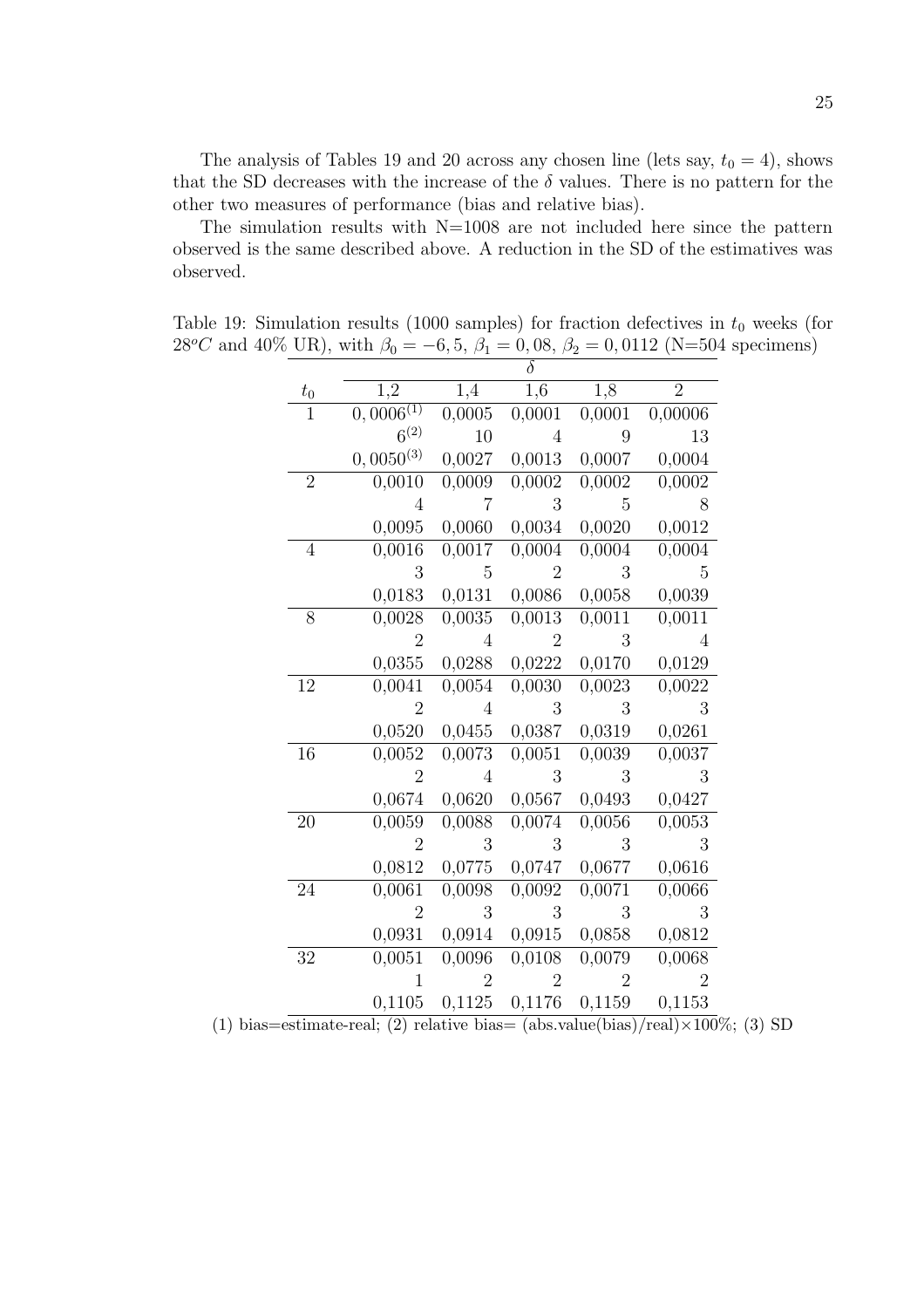|                |                      |                          | $\delta$             |                      |                     |
|----------------|----------------------|--------------------------|----------------------|----------------------|---------------------|
| $t_{0}$        | $1,\overline{2}$     | 1,4                      | $1,\overline{6}$     | 1,8                  | $\overline{2}$      |
|                | $(0,0006^{(1)})$     | 0,0002                   | 0,0001               | 0,00006              | 0,00005             |
|                | $6^{(2)}$            | $\overline{4}$           | 5                    | 6                    | 11                  |
|                | $0,0048^{(3)}$       | 0,0024                   | 0,0012               | 0,0007               | 0,0004              |
| $\overline{2}$ | 0,0096               | 0,0002                   | 0,0002               | 0,0001               | 0,0001              |
|                | 4                    | $\overline{2}$           | 3                    | 3                    | 6                   |
|                | 0,0094               | 0,0052                   | 0,0031               | 0,0019               | 0,0012              |
| 4              | 0,0018               | 0,0001                   | 0,0004               | 0,0002               | 0,0003              |
|                | 4                    | 0,5                      | $\overline{2}$       | $\overline{2}$       | 4                   |
|                | 0,0185               | 0,0116                   | 0,0079               | 0,0055               | 0,0038              |
| 8              | 0,0036               | 0,00008                  | 0,0011               | 0,0008               | 0,0007              |
|                | 3                    | 0,10                     | $\overline{2}$       | $\sqrt{2}$           | $\overline{2}$      |
|                | 0,0361               | 0,0259                   | 0,0206               | 0,0157               | 0,0122              |
| 12             | 0,0054               | 0,0002                   | 0,0025               | 0,0019               | 0,0015              |
|                | 3                    | 0,1                      | $\overline{2}$       | $\overline{2}$       | $\overline{2}$      |
|                | 0,0529               | 0,0413                   | 0,0361               | 0,0292               | 0,0242              |
| 16             | 0,0071               | 0,0003                   | 0,0042               | 0,0037               | 0,0028              |
|                | 3                    | $_{0,2}$                 | 3                    | 3                    | 3                   |
|                | 0,0683               | 0,0567                   | 0,0531               | 0,0450               | 0,0390              |
| 20             | 0,0085               | 0,0004                   | 0,0060               | 0,0058               | 0,0045              |
|                | 3                    | 0,2                      | 3                    | 3                    | 3                   |
|                | 0,0819               | 0,0714                   | 0,0701               | 0,0619               | 0,0556              |
| 24             | 0,0094               | 0,0003                   | 0,0075               | 0,0080               | 0,0063              |
|                | 3                    | 0,08                     | 3                    | 3                    | 3                   |
|                | 0,0935               | 0,0848                   | 0,0861               | 0,0789               | 0,0731              |
| $32\,$         | 0,0096               | $-0,0010$                | 0,0089               | 0,1082               | $\overline{0,}0089$ |
|                | $\overline{2}$       | 0,2                      | $\overline{2}$       | $\overline{2}$       | $\overline{2}$      |
|                | 0,1105<br>$\sqrt{2}$ | 0,1058<br>$\mathbf{1}$ . | 0,1119<br>$\sqrt{1}$ | 0,1159<br>$(1 \cdot$ | 0,1050              |

Table 20: Simulation results (1000 samples) for fraction of defectives in  $t_0$  weeks (for 28<sup>o</sup>C and 40% UR), with  $\beta_0 = -7, 2, \beta_1 = 0, 112, \beta_2 = 0, 005$  (N=504 specimens)

(1) bias=estimate-real; (2) relative bias= (abs.value(bias)/real) $\times$ 100%; (3) SD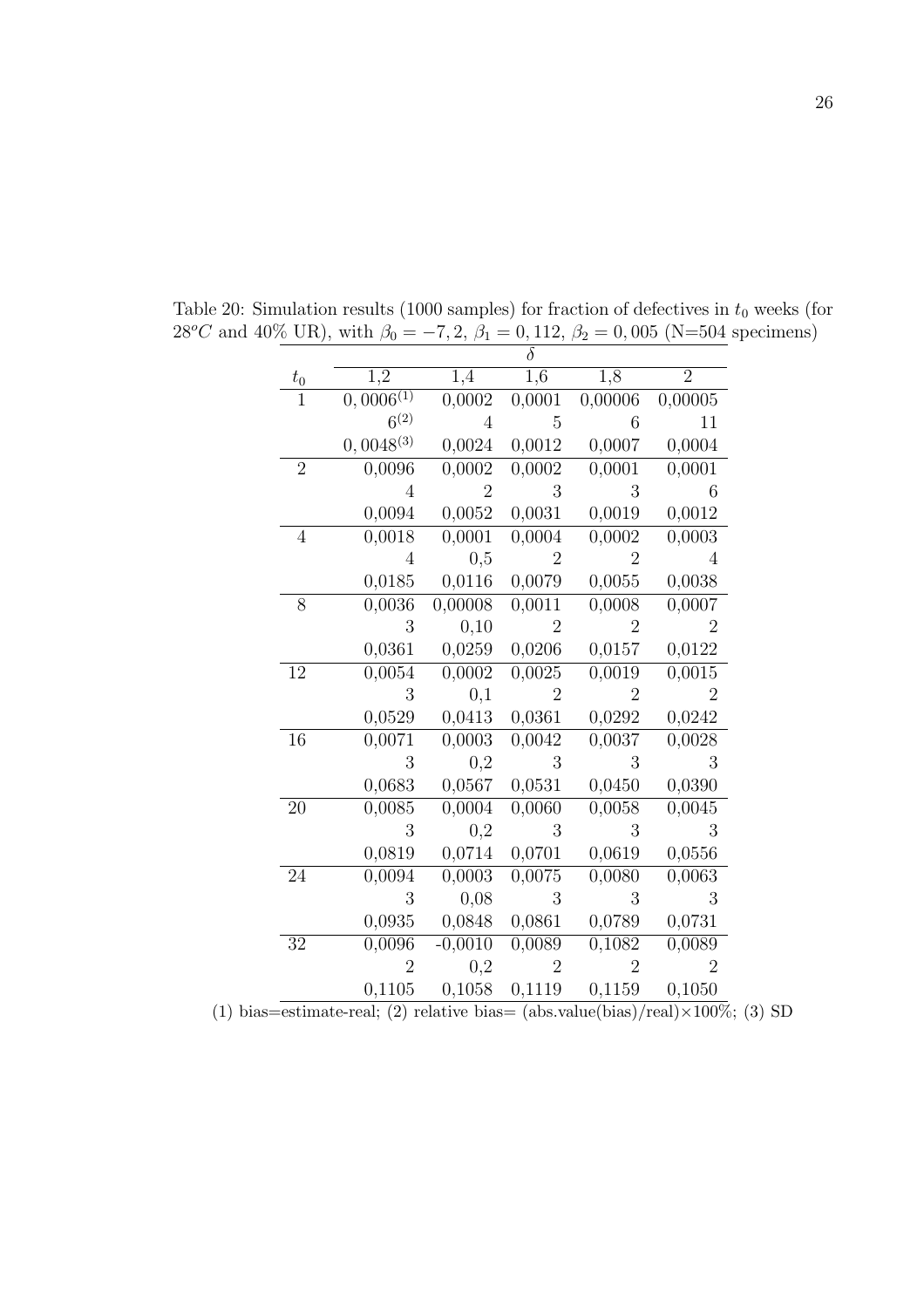## 5 Conclusions

For the model with no covariates, the simulation results showed that, in general, one can get results much more precise and with smaller bias with a shorter follow-up time, allocating more panelists to each evaluation time.

For the model with one covariate only, the bias and standard deviations for percentiles estimates both increase with the increase of the percentiles to be estimated. The same pattern was observed for fraction defectives.

The allocation of units to each stress level proposed by Meeker and Hahn (4:2:1) was not any better then the usual allocation 1:1:1 for the model proposed.

All the simulations were based in the Weibull distribution. Other distributions must be tried out.

## References

- Cox, D.R.; Hinkley, D.U. (1974). *Theoretical Statistics*. London: Chapman and Hall.
- Draper, N.; Smith, H.(1998) Applied Regression Analysis. 3rd.ed. New York: Wiley.
- Freitas, M.A.; Borges, W.S.; Ho, L.L (2001). "A Statistical Model for Shelf Life Estimation Using Sensory Evaluation Scores", Technical Report RTP-10; Departamento de Estatstica, Icex, Universidade Federal de Minas Gerais.
- Gacula, M.C. Jr.(1975). "The design of experiments for shelf life study". Journal of Food Science,40, pp. 399-403.
- Gacula, M.C. Jr.; Kubala, J.J.(1975)."Statistical models for shelf life failures". Journal of Food Science, 40, pp.404-409.
- Gacula, M.C. Jr.; Singh,J. (1984).Statistical Methods in Food and Consumer Research. New York: Academic Press.
- Jay, James M.(1992). Modern Food Micro-Biology. 4th.ed. New York: Chapman & Hall.
- Kalbfleisch, J.D.; Prentice, R.L.(1992). The Statistical Analysis of Failure Time Data. New York: Wiley.
- Lawless, J.F. (1980). Statistical Models and Methods for Lifetime Data. New York: Wiley.
- Meeker, W.Q.; Escobar, L.A. (1998). Statistical Methods for Reliability Data. New York: Wiley.
- MINITAB, Statistical Software, version 13, Minitab Inc., 1998.